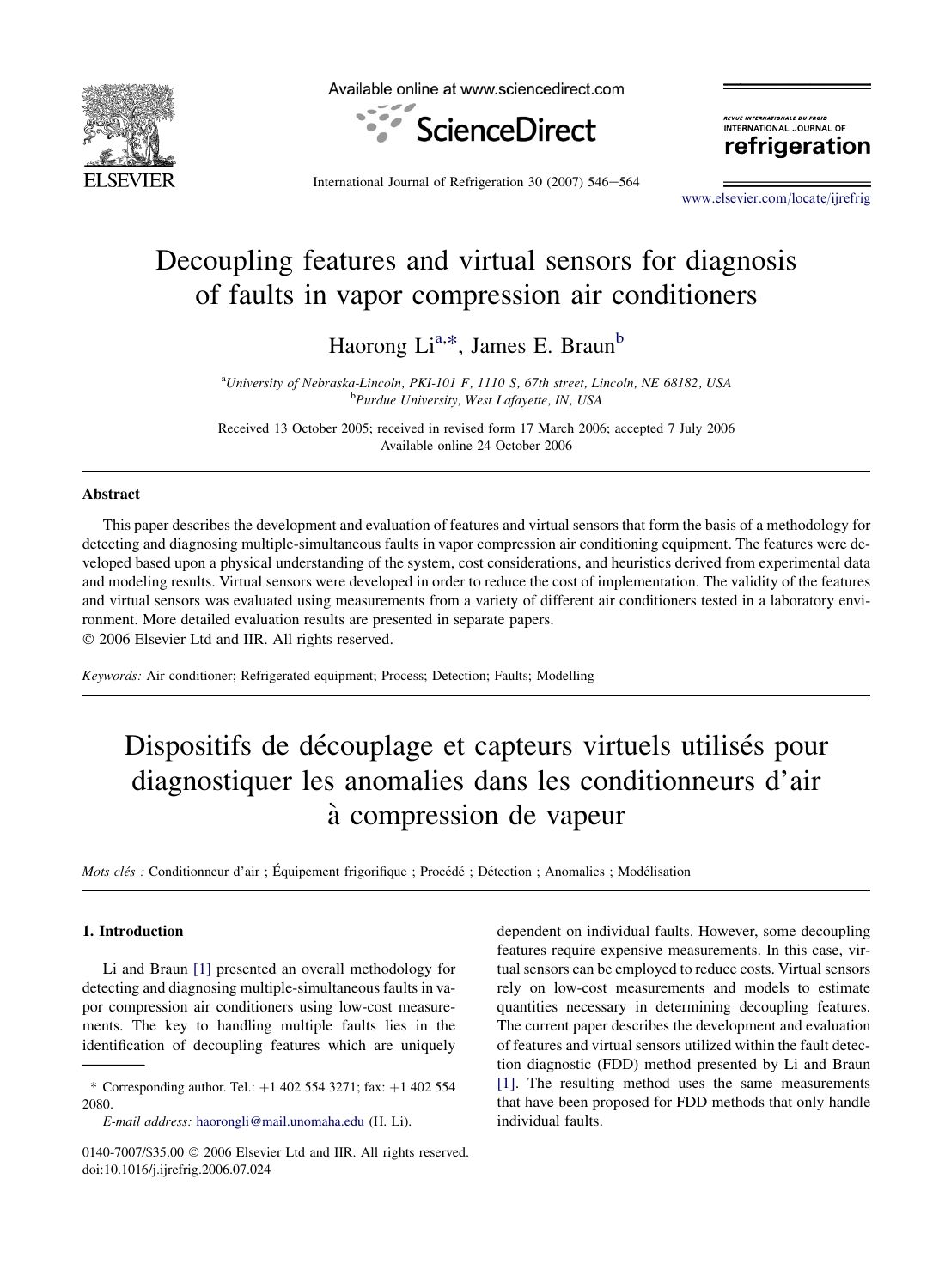## Nomenclature

| BF                           | <b>Bypass factor</b>                                                       |
|------------------------------|----------------------------------------------------------------------------|
| $c_i$                        | Correlation equation coefficients                                          |
| $C_{\rm p, air}$             | Air specific heat                                                          |
|                              | CompLeak Compressor valve leakage                                          |
| CondFoul                     | Condenser fouling                                                          |
| D                            | Discharge dew point temperature [°C]                                       |
| $\Delta^2 P_{\rm II}$        | Liquid-line filter/drier pressure difference re-                           |
|                              | sidual [kPa]                                                               |
| $\Delta T_{\rm ca}$          | Condenser air temperature difference [°C]                                  |
| $\Delta T_{\rm cond}$        | Condensing temperature residual [°C]                                       |
| $\Delta T_{\rm dis}$         | Discharge line temperature residual [°C]                                   |
| $\Delta T_{\rm ea}$          | Evaporator air temperature difference [°C]                                 |
| $\Delta T_{\rm ll}$          | Temperature difference across the liquid-line                              |
|                              | filter/drier $[^{\circ}C]$                                                 |
| $\Delta T_{\rm sc-sh}$       | Refrigerant charge diagnosis feature [°C]                                  |
| $\Delta V_{\rm ca}$          | Condenser air volume flow residual $[m^3 s^{-1}]$                          |
| $\Delta V_{\rm ea}$          | Evaporator air volume flow residual $[m^3 s^{-1}]$                         |
| EvapFoul                     | Evaporator fouling                                                         |
| FDD                          | Fault detection and diagnosis                                              |
| FXO                          | Fixed orifice                                                              |
| $h_{\rm dis}$                | Discharge line refrigerant enthalpy $[J kg^{-1}]$                          |
| $h_{\text{fg}}$              | Vaporization enthalpy $[J kg^{-1}]$                                        |
| $h_{\rm ll}$                 | Liquid-line refrigerant enthalpy $[Jkg^{-1}]$                              |
| $h_{\text{aie}}$             | Evaporator inlet air enthalpy $[J kg^{-1}]$                                |
| $h_{\text{aoe}}$             | Evaporator outlet air enthalpy $[J kg^{-1}]$                               |
| $h_{\rm s, evap}$            | Saturated air enthalpy at evaporator surface                               |
|                              | temperature $(T_{\text{s,evap}})$ [J kg <sup>-1</sup> ]                    |
| $h_{\rm suc}$                | Suction line refrigerant enthalpy $[J kg^{-1}]$                            |
| $k_{\rm sc}$                 | Slope of refrigerant charge vs. liquid-line sub-                           |
|                              | cooling [kg $\mathrm{C}^{-1}$ ]                                            |
| $k_{\rm sc dc}$              | Partial differential of subcooling to a certain                            |
|                              | driving condition [kg $^{\circ}$ C <sup>-1</sup> ]                         |
| $k_{\rm sh}$                 | Slope of refrigerant charge vs. suction line                               |
|                              | superheat [kg $\mathrm{C}^{-1}$ ]                                          |
| $k_{\rm sh dc}$              | Partial differential of superheat to a certain                             |
|                              | driving condition [kg $^{\circ}$ C <sup>-1</sup> ]                         |
| LLRestr                      | Liquid-line restriction                                                    |
| $\dot{m}_{\text{ref}}$       | Refrigerant mass flow rate [kg $s^{-1}$ ]                                  |
| $\dot{m}_{\rm ref, esti}$    | $\dot{m}_{\text{ref}}$ estimated by a virtual sensor [kg s <sup>-1</sup> ] |
| $m_{\text{ref}, \text{map}}$ | Refrigerant mass flow rate predicted using                                 |
|                              | compressor map data [ $kg s^{-1}$ ]                                        |
| $\dot{m}_{\text{ref,meas}}$  | $\dot{m}_{\text{ref}}$ measured by a real sensor [kg s <sup>-1</sup> ]     |
| $\dot{m}_{\text{ref,pred}}$  | $\dot{m}_{\text{ref}}$ predicted by a model [kg s <sup>-1</sup> ]          |
| MAT                          | Mixed air temperature [°C]                                                 |
| Ν                            | Number of suction strokes per unit time                                    |
| p()                          | Refrigerant pressure function                                              |
| $p_{\text{sat}}()$           | $p()$ at saturated conditions                                              |
| $P_{\text{down}}$            | Orifice outlet pressure [kPa]                                              |
| $P_{\rm 11}$                 | Liquid-line pressure [kPa]                                                 |
| $P_{\text{ncg}}$             | Non-condensable gas partial pressure [kPa]                                 |
| $P_{\text{ref,vapor}}$       | Refrigerant partial pressure [kPa]                                         |
| $P_{\rm sat}$                | Saturated pressure [kPa]                                                   |
|                              |                                                                            |

| $P_{\rm suc}$            | Suction pressure [kPa]                                                                |
|--------------------------|---------------------------------------------------------------------------------------|
| $P_{\rm x}$              | Expansion device upstream refrigerant pressure                                        |
|                          | [kPa]                                                                                 |
| $q_{\rm loss}$           | Compressor heat loss $[J kg^{-1}]$                                                    |
| $Q_{\text{cap}}$         | Cooling capacity $[J s^{-1}]$                                                         |
| $r_{\text{ncg}}$         | Mole ratio of non-condensable gas<br>to total                                         |
|                          | refrigerant                                                                           |
|                          | RefLeak Refrigerant leakage                                                           |
| S                        | Suction dew point temperature                                                         |
| t()                      | Refrigerant temperature function                                                      |
| $t_{\text{sat}}()$       | Refrigerant saturated temperature function                                            |
| $T_{\rm{aic}}$           | Condenser inlet air temperature [°C]                                                  |
| $T_{\rm aie}$            | Evaporator inlet air temperature [°C]                                                 |
| $T_{\rm amb}$            | Compressor ambient air temperature [°C]                                               |
| $T_{\text{aoc}}$         | Condenser outlet air temperature [°C]                                                 |
| $T_{\text{aoe}}$         | Evaporator outlet air temperature [°C]                                                |
| $T_{\rm cond}$           | Condensing temperature [°C]                                                           |
|                          | $T_{\text{cond,meas}}$ Measured condensing temperature [K]                            |
| $T_{\rm cond, pred}$     | Predicted condensing temperature [°C]                                                 |
| $T_{\rm dis}$            | Discharge line temperature [°C]                                                       |
| $T_{\rm dis, meas}$      | Measured discharge line temperature [°C]                                              |
| $T_{\rm dis,pred}$       | Predicted discharge line temperature [°C]                                             |
| $T_{\text{down}}$        | Expansion device downstream temperature [°C]                                          |
| $T_{\rm evap}$           | Evaporating temperature [°C]                                                          |
| $T_{\rm sat}$            | Saturated temperature [°C]                                                            |
| $T_{\rm s, evap}$        | Evaporator surface temperature [°C]                                                   |
| $T_{\rm sh}$             | Suction line superheat [°C]                                                           |
| $T_{\mathrm{sh,rated}}$  | $T_{\rm sh}$ at a rated condition [°C]                                                |
| $T_{\rm sc}$             | Liquid-line subcooling $[°C]$                                                         |
| $T_{\rm sc,rated}$       | $T_{\rm sc}$ at a rated condition [°C]                                                |
| $T_{\rm suc}$            | Suction line temperature [°C]                                                         |
| $T_{\rm x}$              | Expansion device upstream refrigerant pressure                                        |
|                          | [°C]                                                                                  |
| TXV                      | Thermostatic expansion device                                                         |
| $v_{ca}$                 | Condenser air specific volume $[m^3 \text{ kg}^{-1}]$                                 |
| $v_{ea}$                 | Evaporator air specific volume $[m^3 \text{ kg}^{-1}]$                                |
| $v_{\rm fg}$             | Specific volume change $[m^3 \text{ kg}^{-1}]$                                        |
| $v_{\rm suc}$            | refrigerant specific<br>Suction<br>line<br>volume                                     |
|                          | $\rm [m^3\,kg^{-1}]$                                                                  |
| V                        | Displacement volume $[m3]$                                                            |
| $\dot{V}_{\rm ca}$       | Condenser air volume flow rate $[m^3 s^{-1}]$                                         |
| $\dot{V}_{\rm ca, pred}$ | Predicted condenser air volume flow rate<br>$\mathrm{[m^3\,s^{-1}]}$                  |
|                          |                                                                                       |
| $\dot{V}_{ea}$           | Evaporator air volume flow rate $\lceil m^3 s^{-1} \rceil$                            |
| $\dot{V}_{\rm ea, pred}$ | Predicted evaporator air volume flow rate<br>$\rm [m^3\,s^{-1}]$                      |
| W <sub>pred</sub>        | Compressor specific work for normal operation<br>$\rm [m^3\,s^{-1}]$                  |
|                          | Evaporator inlet air humidity ratio [kg (kg dry                                       |
| $W_{\text{aie}}$         | $\arctan^{-1}1$                                                                       |
| $W_{\text{aoe}}$         | Evaporator outlet air (supply air) humidity ratio<br>[kg (kg dry air) <sup>-1</sup> ] |
|                          |                                                                                       |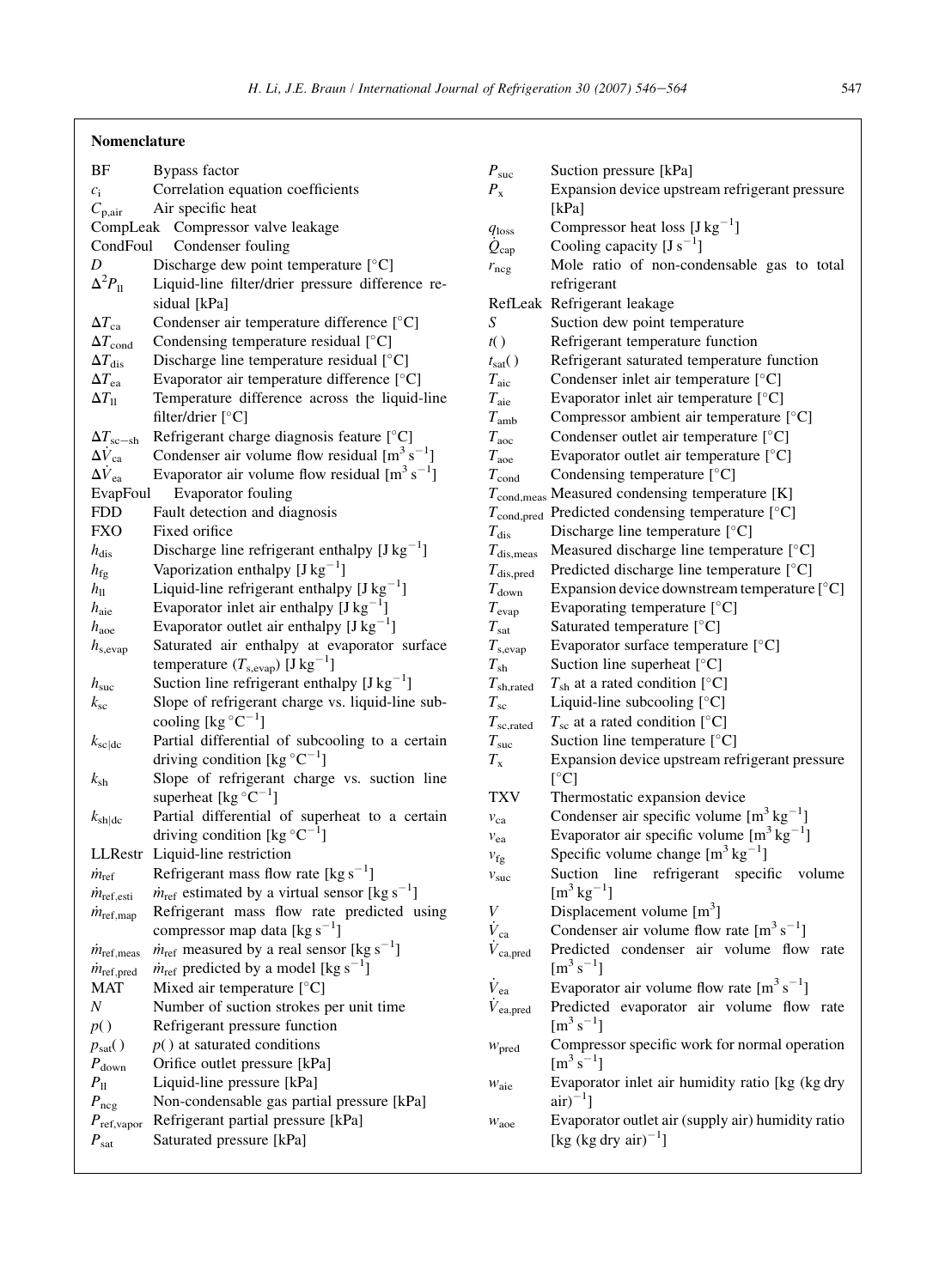<span id="page-2-0"></span>

| $W_{\rm s, evap}$       | Saturated air humidity ratio at evaporator     | Greek letters       |                                         |
|-------------------------|------------------------------------------------|---------------------|-----------------------------------------|
|                         | surface temperature [kg (kg dry air) $^{-1}$ ] | $\alpha_{loss}$     | Compressor heat loss ratio              |
| W                       | Compressor power consumption [kW]              | $\eta_{\rm v}$      | Volumetric efficiency                   |
| $\dot{W}_{\rm map}$     | W, predicted by compressor map [kW]            | $\chi_{\rm ref}$    | Refrigerant quality                     |
| $\dot{W}_{\text{meas}}$ | W, measured by a real sensor [kW]              | $\phi_{\rm aie}$    | Evaporator inlet air relative humidity  |
| $W_{\text{pred}}$       | W, predicted by a model [kW]                   | $\phi_{\text{aoe}}$ | Evaporator outlet air relative humidity |
| X                       | Correlated variables                           |                     |                                         |
|                         |                                                |                     |                                         |

Fig. 1 depicts the factors that affect the performance of a simple vapor compression system (steady-state driving conditions, faults, and dynamic disturbances) and state variables determined from measurements that have been previously proposed for fault detection and diagnostics. For a simple vapor compression system having fixed-speed fans and on/off control, the driving conditions that influence steady-state performance are the condenser inlet air temperature  $(T_{\text{aic}})$  and the evaporator air temperature and relative humidity ( $T_{\text{aie}}$  and  $\phi_{\text{aie}}$ ). The FDD method considers the important and difficult to diagnose faults that impact system cooling capacity, efficiency and equipment life as documented by Breuker and Braun [\[2\],](#page-17-0) including faults that degrade compressor flow capacity (e.g., compressor valve leakage), low or high refrigerant charge (leakage or inadequate charging during service), air-side fouling or loss of flow for the condenser or evaporator, a liquid-line restriction (e.g., filter/dryer clogging), and presence of a non-condensable gas. Dynamic disturbances include transients due to on/off cycling of the compressor or rapid changes in air inlet conditions due to a change in damper or control. A steady-state detector is typically employed to filter dynamic disturbances [\[3\].](#page-17-0) However, dynamics can sometimes provide additional features that can be used for FDD.

The state variables shown in Fig. 1 have been proposed by several investigators for FDD, including Rossi and Braun [\[4\],](#page-17-0) Breuker and Braun [\[5\]](#page-17-0), and Chen and Braun [\[6\]](#page-17-0). These variables are all expressed as temperatures or temperature differences, but may not all be measured directly. For instance, the evaporating and condensing temperatures  $(T_e$  $v_{\text{ap and }T\text{cond}}$ ) would often be determined from measurements of compressor suction and discharge pressure using saturation property relations. The superheat of the refrigerant leaving the evaporator  $(T_{sh})$  is the difference between the suction line temperature and the saturation temperature at the suction line pressure. Similarly, subcooling of the refrigerant leaving the condenser  $(T_{\rm sc})$  is the difference between the saturation temperature at the condenser outlet pressure and the condenser outlet temperature. The condenser outlet pressure would often be estimated by assuming a negligible or small pressure drop across the condenser. The temperature differences across the liquid-line  $(\Delta T_{\text{II}})$ , evaporator air stream  $(\Delta T_{ea})$ , and condenser air stream  $(\Delta T_{ca})$  are all determined from direct temperature measurements. The temperature of the compressor discharge gas  $(T_{dis})$  is also measured directly. Any of the refrigerant temperature measurements would normally be determined from surface mounted sensors that are insulated.

The advantage of utilizing only temperatures as state variables is low cost. Ideally, all of the temperatures would be measured directly, eliminating the need for pressure sensors. This is the subject of ongoing research. Earlier FDD methods developed for vapor compression systems that utilize the state variables of Fig. 1, such as the statistical rule-based method of Rossi and Braun [\[4\]](#page-17-0), are only applicable to diagnosing individual faults. Each of the states shown in Fig. 1 has some dependence on all of the faults. Therefore, in order to handle multiple-simultaneous faults, it is necessary to



Fig. 1. State variable dependencies for vapor compression air conditioning equipment.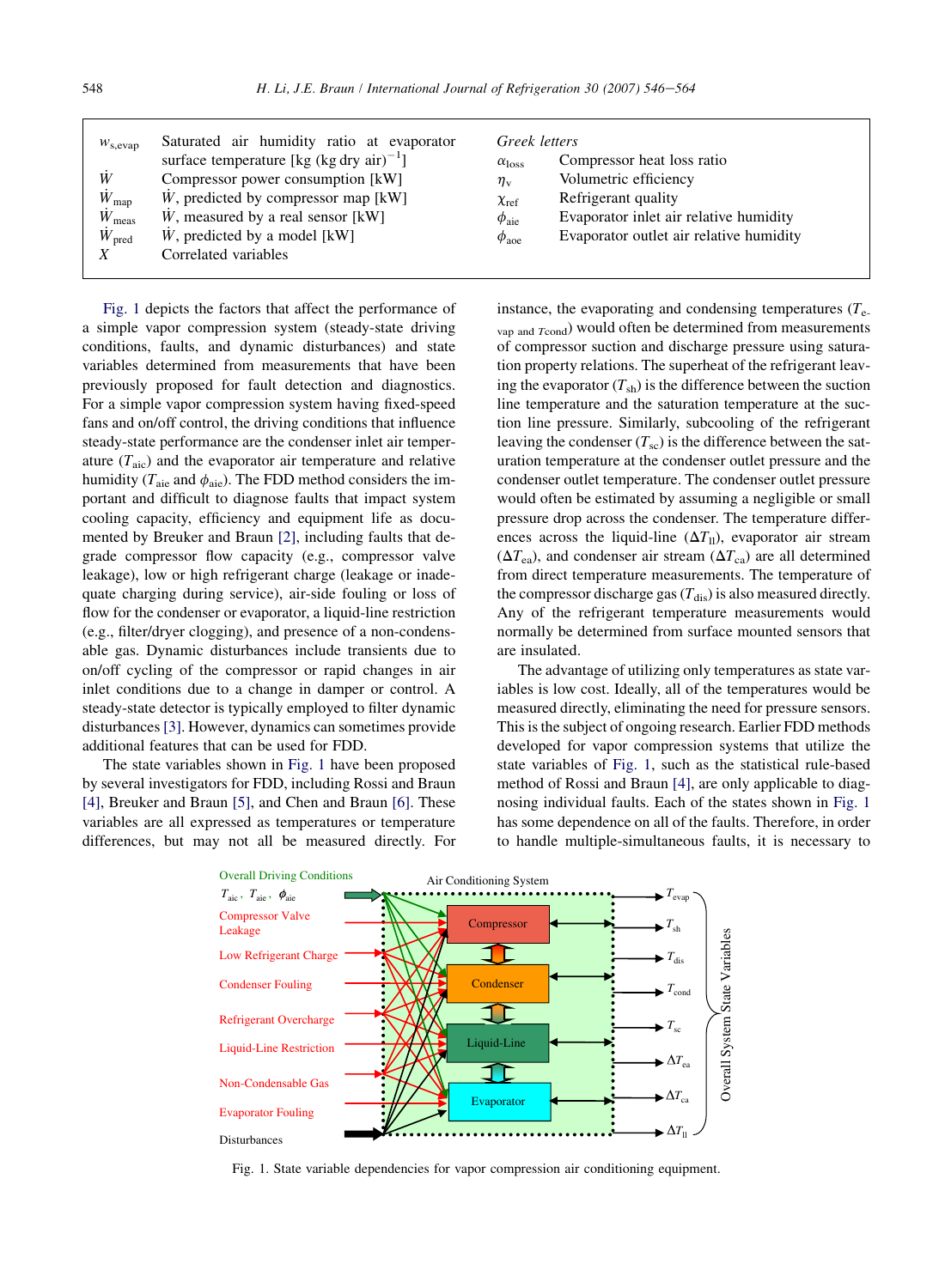define alternative features that are uniquely dependent on individual faults. However, these decoupled features could be expensive to determine from direct measurements. Therefore, it is critical to incorporate virtual sensors in order to achieve practical FDD systems. Virtual sensors utilize models in order to estimate features from low-cost measurements. Ideally, the models should be simple and obtainable from information and data readily available from equipment manufacturers and should not require extensive training.

Fig. 2 depicts different models and their inputs and outputs for the FDD method of Li and Braun [\[1\]](#page-17-0). The inputs include both actual measurements (circled symbols) and variables determined from virtual sensors or simple combinations of actual measurements (bare symbols). The outputs are decoupled features (symbols within shaded ovals) and virtual sensor outputs needed by other modules. The actual measurements are the same as those used to determine the state variables in [Fig. 1](#page-2-0) and employed by previous FDD methods that only handle individual fault diagnoses. The following sections describe the development and evaluation of the features and virtual sensors for these modules. Unless

otherwise noted, the features and virtual sensors rely on quasi-steady performance. Quasi-steady state is a condition where the state variables are close to their equilibrium values for a given set of external driving conditions. Several investigators [\[3,7\]](#page-17-0) have developed steady-state detectors that could be utilized with this FDD method.

Data from a variety of sources  $[8-11]$  $[8-11]$  were utilized in the process of developing and evaluating decoupling features and virtual sensors. Breuker [\[8\]](#page-17-0) collected two types of data under controlled conditions for a 3-ton rooftop air conditioner with a short-tube as the expansion device. One is normal operation data, including 135 sets over a wide range of driving conditions. The other is faulty operation data, including 120 sets for five kinds of faults with five load levels (20%, 40%, 60%, 80% and 100%) and five fault levels for each fault (only four fault levels for the evaporator fouling fault). Harms [\[9\]](#page-17-0) collected experimental data under various refrigerant charge levels for a R22 system with thermostatic expansion valve as an expansion device. Shen [\[10\]](#page-17-0) collected extensive experimental data under various charge levels for three R410a systems with both fixed orifice and



Fig. 2. FDD modules and their inputs and outputs.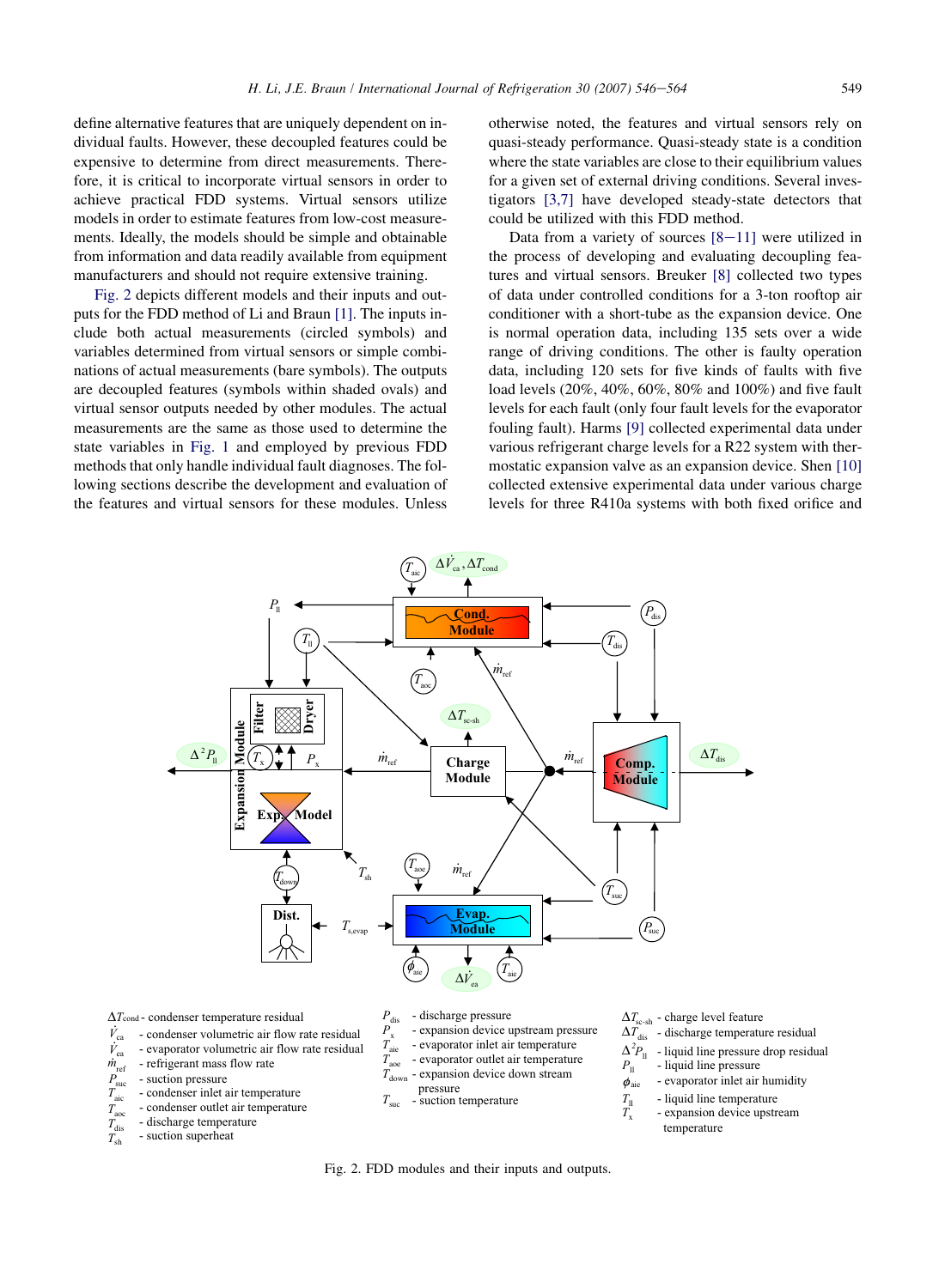<span id="page-4-0"></span>thermostatic expansion valve as expansion devices. Li [\[13\]](#page-17-0) collected additional transient data for developing liquidline restriction decoupling feature.

## 2. Compressor module

## 2.1. Decoupling feature for compressor flow loss (valve leakage)

The steady-state performance of a compressor depends uniquely on suction pressure  $(P_{\text{succ}})$ , suction temperature  $(T<sub>suc</sub>)$ , and discharge pressure  $(P<sub>dis</sub>)$ . When a compressor develops leakage across a valve (suction or discharge) or an internal seal (e.g., piston-cylinder interface), then refrigerant mass flow rate decreases and compressor specific work increases compared to normal operation for a given condition. Both of these changes cause the discharge line temperature to increase significantly compared to normal operation. Under normal, steady-state operating conditions, the compressor discharge temperature can be predicted from

$$
T_{\text{dis,pred}} = t(P_{\text{dis}}, h_{\text{dis,pred}})
$$
\n(1)

$$
h_{\text{dis,pred}}(P_{\text{suc}}, T_{\text{suc}}, P_{\text{dis}}) = h_{\text{suc}}(P_{\text{suc}}, T_{\text{suc}}) + w_{\text{pred}}(P_{\text{suc}}, T_{\text{suc}}, P_{\text{dis}}) - q_{\text{loss}} \tag{2}
$$

where

$$
q_{\text{loss}} = \alpha_{\text{loss}} w_{\text{pred}}(P_{\text{suc}}, T_{\text{suc}}, P_{\text{dis}})
$$
 (3)

$$
w_{\text{pred}}(P_{\text{suc}}, T_{\text{suc}}, P_{\text{dis}}) = \frac{\dot{W}_{\text{map}}(P_{\text{suc}}, T_{\text{suc}}, P_{\text{dis}})}{\dot{m}_{\text{ref}, \text{map}}(P_{\text{suc}}, T_{\text{suc}}, P_{\text{dis}})}
$$
(4)

where  $t()$  is the property function of the refrigerant,  $h_{dis,pred}$ is the predicted discharge line refrigerant enthalpy,  $T_{dis,pred}$ is predicted discharge line temperature,  $h<sub>suc</sub>$  is suction line refrigerant enthalpy,  $q_{\text{loss}}$  is the compressor heat loss,  $\alpha_{\text{loss}}$ is a heat loss ratio, and  $w_{pred}$  is the compressor specific work for normal operation which can be calculated from compressor map data for compressor power consumption  $(\dot{W}_{\text{map}})$  and refrigerant mass flow rate  $(\dot{m}_{\text{ref,map}})$  using Eq. (4). The heat loss ratio of low-side hermetic compressors used for packaged air conditioning equipment is typically small [\[9\]](#page-17-0) and it is reasonable to assume a value of about

5% without sacrificing much accuracy (refer to Section 7). In addition,  $\alpha_{\text{loss}}$  can then be tuned using real data when implementing the technique.

Using this model, the residual  $\Delta T_{\text{dis}}$  between predicted  $T_{\text{dis,pred}}$  and measured  $T_{\text{dis,meas}}$  is only a function of compressor valve leakage independent of operating conditions and faults in other components. Fig. 3 shows the decoupling scheme. The residual  $\Delta T_{\text{dis}}$  is only impacted by compressor faults and all the other factors including other component faults and overall system driving conditions have been taken into account by  $P_{\text{suc}}$ ,  $T_{\text{suc}}$  and  $P_{\text{dis}}$ .

The faulty data sets collected by Breuker [\[8\]](#page-17-0) were used to validate the models. [Fig. 4](#page-5-0) illustrates the discharge line temperature residuals for different fault types with different fault and load levels obtained using compressor power consumption and refrigerant mass flow rate determined from virtual sensors as described in subsequent sections. The terms ''CompLeak'', ''CondFoul'', ''EvapFoul'', ''LLRestr'' and ''RefLeak'' stand for compressor leakage fault, condenser fouling fault, evaporator fouling fault, liquid-line restriction fault and refrigerant leakage fault, respectively. Fault levels are numbered with increasing severity, with level one corresponding to ''fault free''. It can be seen that:

- (1) The discharge temperature residuals ranged from  $3^{\circ}$ C to 5 °C even when no fault was introduced. Through comparison with data collected by Rossi [\[14\]](#page-17-0) from the same equipment it was determined that compressor performance had degraded due to extensive fault testing.
- (2) Compressor valve leakage fault has a significant influence on the discharge temperature residual, whereas other faults have a much smaller impact on this performance indice. Some of the other faults can cause the discharge temperature residual to decrease at high fault levels where refrigerant entering the compressor is a two-phase mixture or has an overly high degree of superheat. Under these conditions, the virtual sensor used to determine refrigerant mass flow rate is less accurate. However, the residual has the opposite sign compared to compressor valve leakage and no errors in diagnosis will result.



Fig. 3. Compressor valve leakage decoupling scheme.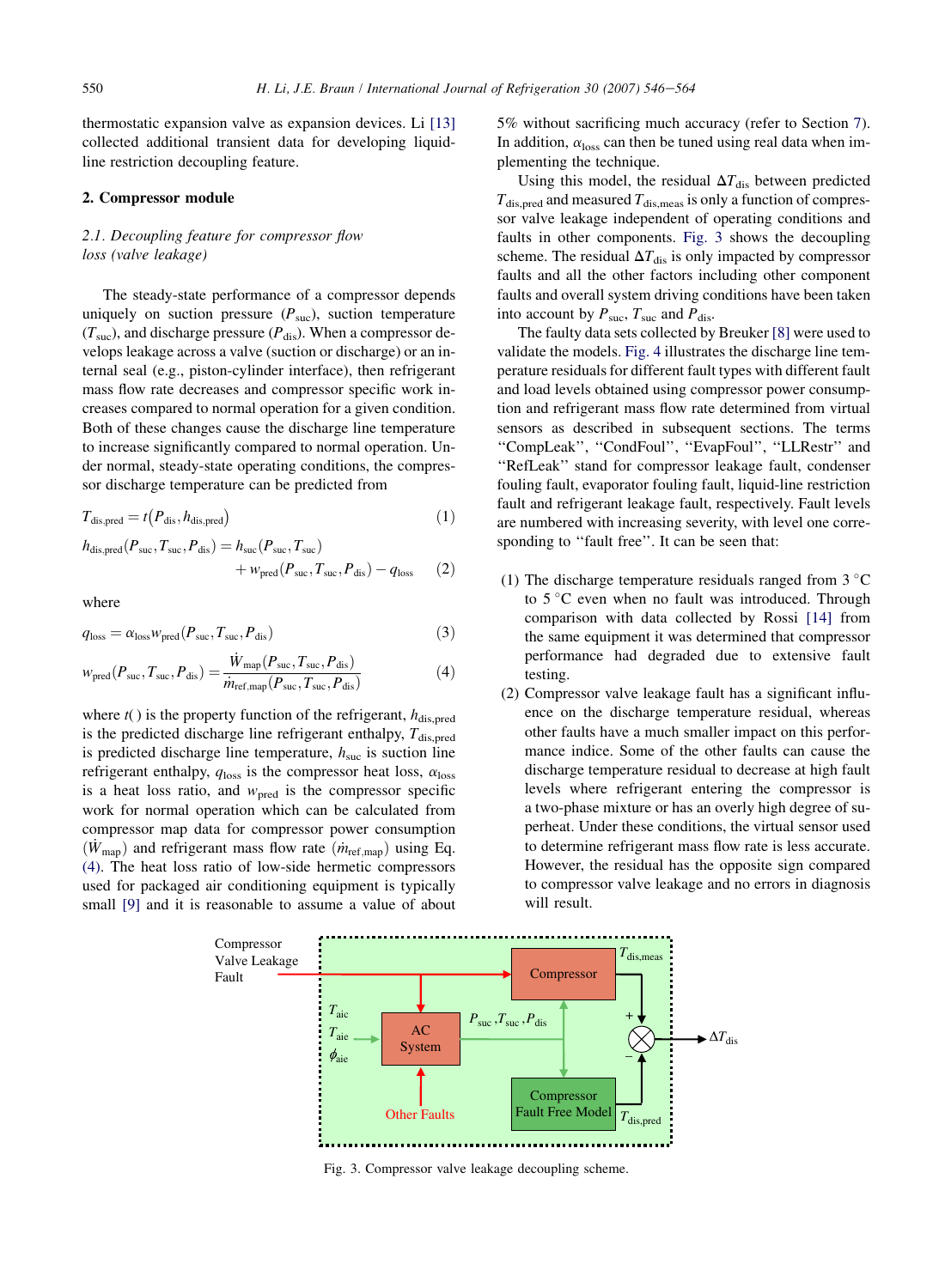<span id="page-5-0"></span>

Fig. 4. Decoupling compressor valve leakage fault using virtual sensors for compressor power refrigerant mass flow rate to estimate discharge temperature residuals.

In summary, the coupling between compressor valve leakage and other faults is broken successfully using the discharge line temperature residual.

#### 2.2. Virtual sensor for compressor power consumption

Compressor power consumption is an important parameter for monitoring equipment performance and calculating equipment efficiency, but it would be expensive to measure directly. Fortunately, compressor map data provided by manufacturers are readily available and can be used to estimate compressor power consumption when the compressor operates normally. According to ANSI/ARI Standard 540- 1999, compressor manufacturer's map data can be represented using a 10-coefficient polynomial equation in the form of:

$$
X = c_1 + c_2S + c_3D + c_4S^2 + c_5SD + c_6D^2 + c_7S^3
$$
  
+  $c_8DS^2 + c_9SD^2 + c_{10}D^3$  (5)

where the  $c_i$ 's are equation coefficients, S is suction dew point temperature  $(^{\circ}C)$ , D is discharge dew point temperature ( $^{\circ}$ C), and X can be mass flow rate (kg s<sup>-1</sup>), power consumption (kW), current (A), or compressor efficiency such as coefficient of performance (COP) and volume efficiency  $(\eta_v)$ .

Although compressor map data are obtained when the compressor operates normally and at a constant suction superheat of 11 °C, a map will predict compressor power consumption with reasonable accuracy when the compressor deviates from the rating superheat conditions and even when there is an internal leakage fault. For a hermetic compressor, the power consumption is essentially related to compressor displacement, residual volume, inlet and outlet pressures, and efficiencies for compression, mechanical elements and the motor. Compressors used in unitary air conditioners are hermetic compressors and typically operate in a near-adiabatic condition. For a given compressor used in a unitary air conditioner,

- (1) compressor displacement and residual volume are fixed and not affected by degradation faults;
- (2) compression, mechanical and motor efficiencies are relatively constant and vary slightly with compression ratio. Degradation faults do affect compressor inlet and outlet pressures and thus compression ratio but hardly affect compression, mechanical and motor efficiencies directly.

Therefore, the primary sensitivity of compressor power consumption to valve leakage faults is due to their effects on compressor inlet and outlet pressures. Since a compressor map model uses compressor inlet and outlet pressures as inputs, it is expected to predict compressor power consumption at reasonable accuracy when the compressor has been degraded due to compressor valve leakage.

Data collected by Breuker [\[8\]](#page-17-0) were used to validate this hypothesis. [Fig. 5](#page-6-0) plots predictions of a 10-coefficient power consumption polynomial model determined using manufacturers' data  $(\dot{W}_{pred})$  vs. power consumption measurements  $(W_{\text{meas}})$  determined by Breuker from an operating air conditioner. Although these data were collected with no fault artificially introduced, the compressor performance had degraded due to extensive fault testing. Even with this fault, predictions match measurements very well and prediction error is within  $\pm 5\%$ .

[Fig. 6](#page-6-0) shows compressor power consumption predictions  $(\dot{W}_{\text{pred}})$  and measurements  $(\dot{W}_{\text{meas}})$  for data collected with five different kinds of faults individually implemented (compressor leakage, condenser fouling, evaporator fouling, liquid-line restriction, and refrigerant undercharge). The predictions and measurements are within about 5%. The results are similar to those of [Fig. 5](#page-6-0) in that the model underpredicts slightly at low values and overpredicts a little for high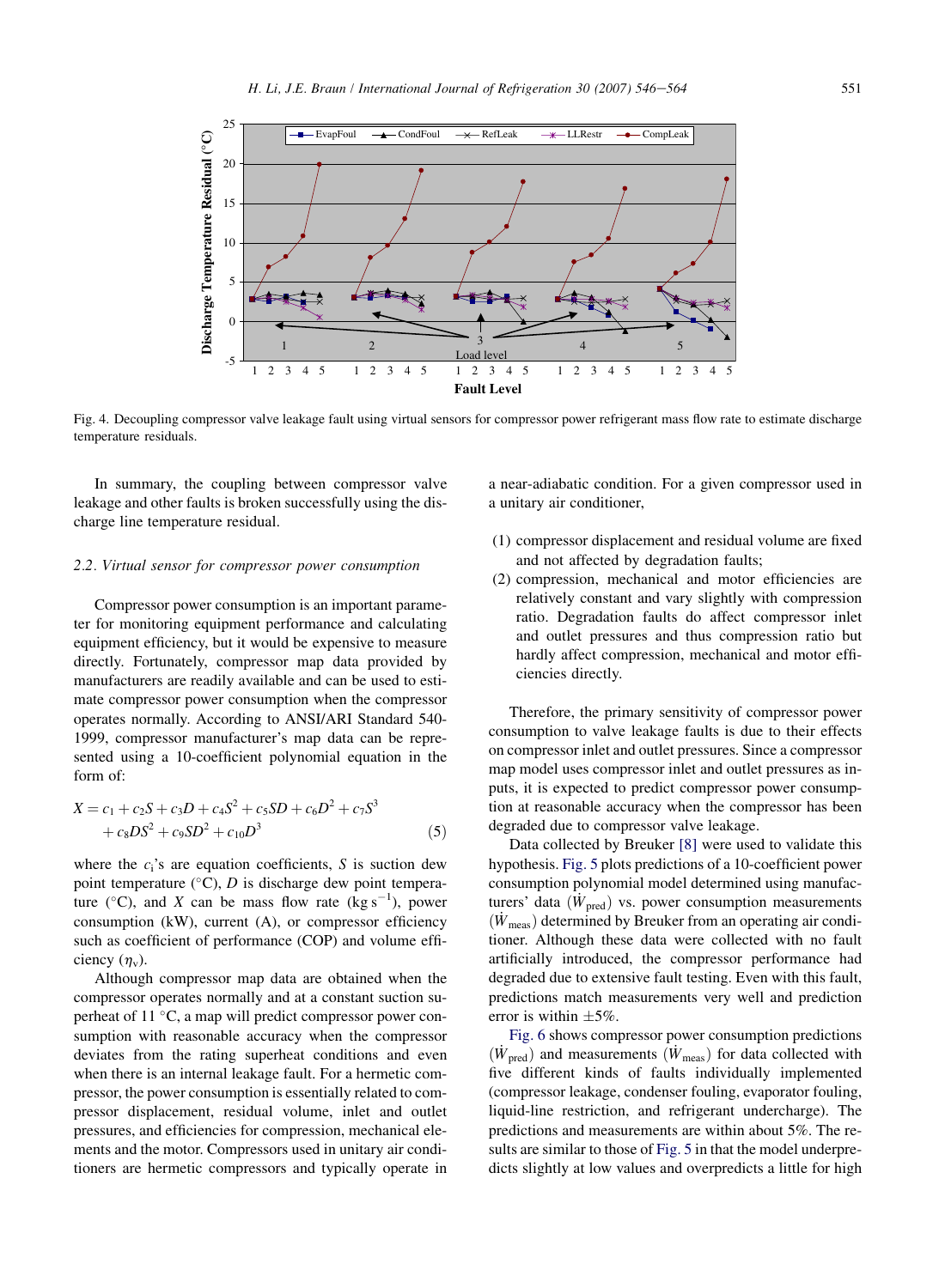<span id="page-6-0"></span>

Fig. 5. Compressor power consumption predictions vs. measurements for ''normal operation''.

values. Overall, the agreement is good and a compressor power map determined from manufacturers' data can provide accurate estimates for faulty operation.

## 2.3. Virtual sensor for refrigerant flow

Refrigerant flow rate is needed for several virtual sensors, but would be too expensive to measure directly. For a normally operating compressor, manufacturer's data can be used to correlate flow rate in terms of suction conditions and discharge pressure. Rather than correlating mass flow rate directly, the data are used to calculate the volumetric efficiency of the compressor and then volumetric efficiency is correlated. Volumetric efficiency  $(\eta_v)$  is defined as the ratio of volumetric flow rate at the suction of the compressor to the volumetric displacement rate of the compressor. With this definition, the mass flow rate is,

$$
\dot{m}_{\text{ref,normal}} = \eta_{\text{v}} \frac{NV}{v_{\text{succ}}} \tag{6}
$$



Fig. 6. Compressor power consumption predictions vs. measurements for faulty operation.

where  $N$  is the number of suction strokes per unit time,  $V$  is the displacement volume, and  $v_{\text{suc}}$  is the suction line refrigerant specific volume.

The 10-coefficient Eq. [\(5\)](#page-5-0) can be used to correlate volumetric efficiency determined from manufacturers' data and has good accuracy. However, Li and Braun [\[15\]](#page-18-0) proposed the following empirical form for correlating volumetric efficiency that was employed in the current study

$$
\eta_{\rm v} = a_0 + a_1 \frac{P_{\rm dis}}{P_{\rm suc}} + a_2 \left(\frac{P_{\rm dis}}{P_{\rm suc}}\right)^2 + a_3 (T_{\rm amb} - T_{\rm suc})^{a_4} \tag{7}
$$

where  $a_0$ ,  $a_1$ ,  $a_2$ ,  $a_3$  and  $a_4$  are empirical coefficients,  $P_{\text{suc}}$ is suction pressure,  $P_{dis}$  is discharge pressure,  $T_{amb}$  is compressor ambient temperature,  $T_{\text{inc}}$  is suction temperature. If  $T_{\rm amb}$  is not directly measured, it can be replaced with  $T_{\text{acc}}$  (when the compressor is located in the condenser outlet air stream) or  $T_{\text{aic}}$  (when the compressor is not directly in the condenser outlet air stream).

Fig. 7 shows comparisons between measurements  $(m_{\text{ref}.\text{meas}})$  of Breuker [\[8\]](#page-17-0) and predictions  $(m_{\text{ref}.\text{pred}})$  of mass flow rate determined using the empirical correlation model fit to manufacturer's data. Predictions of the empirical correlation model were about 7% higher than measurements because the compressor performance had deteriorated from extensive laboratory testing. Further analysis is provided in Section 7.

Unlike compressor power consumption, mass flow rate cannot be predicted using compressor map data when the compressor is faulty. Therefore, an alternative approach is proposed for a refrigerant mass flow rate virtual sensor that is based on the following compressor energy balance.

$$
\dot{m}_{\text{ref}} = \frac{\dot{W} - \dot{Q}_{\text{loss}}}{h_{\text{dis}} - h_{\text{succ}}} \tag{8}
$$

Compressor heat loss  $(Q_{\text{loss}})$  is generally quite small for packaged air conditioners and can be approximated as a constant fraction ( $\alpha_{\text{loss}}$ ) of  $\dot{W}$ .  $\alpha_{\text{loss}}$  has been defined in Eq. [\(3\)](#page-4-0)



Fig. 7. Refrigerant flow rate predictions (by empirical model) and measurements.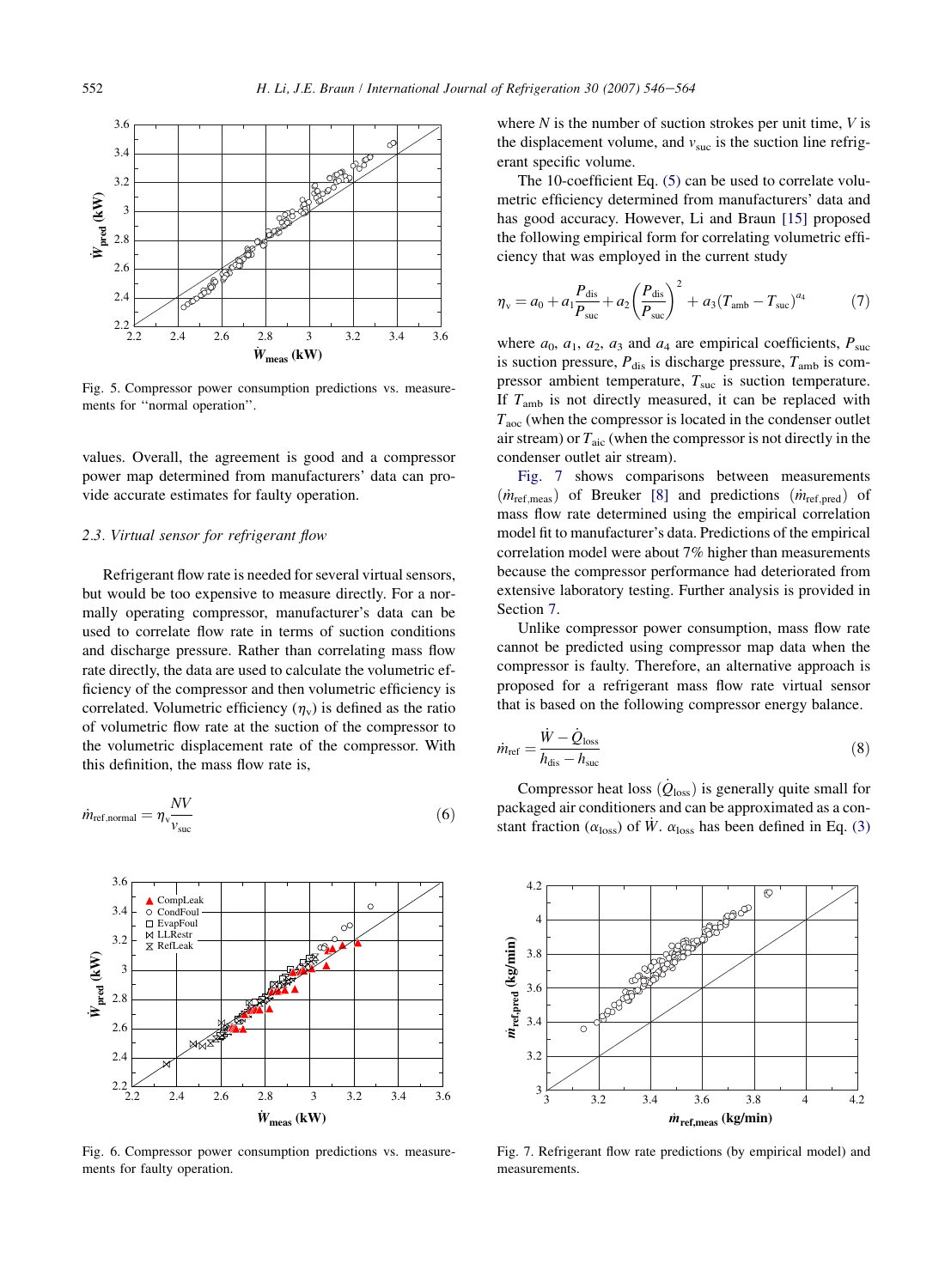<span id="page-7-0"></span>

Fig. 8. Mass flow rate estimates using virtual sensor for ''normal operation data''.

and guidance about the choice for it has been provided therein. When combined with the virtual sensor for power consumption, Eq. [\(8\)](#page-6-0) can be used as a virtual sensor to estimate refrigerant mass flow rate at both normal and faulty operations.

Fig. 8 compares estimates  $(m_{ref,esti})$  from the mass flow rate virtual sensor and measurements  $(m_{\text{ref} , \text{meas}})$  when no fault was introduced within the system. The mass flow rate estimates were determined using Eq. [\(8\)](#page-6-0) with predictions from the power consumption virtual sensor and a heat loss fraction of 5%. Except for nine test points out of 135, the model estimates were within  $\pm 3\%$  of the data. The larger errors for the nine conditions occurred when the measured superheat at the compressor inlet was below 1.5 °F. It is likely that there was a two-phase mixture entering the compressor under these conditions and leading to an inaccurate estimate of the suction enthalpy. The magnitude of the error depends on refrigerant quality.



Fig. 9. Mass flow rate estimates using virtual sensors for faulty operation data.

Fig. 9 compares the mass flow rate estimates  $(m_{\text{ref-est}})$ and measurements  $(m_{\text{ref.meas}})$  for a range of different faults at different fault levels. Except for several low superheat conditions, the virtual sensor works very well regardless of the fault.

It should be pointed out that although the virtual refrigerant mass flow rate sensor works well for both normal and faulty operations, the compressor map model may be more reliable and robust if the compressor operates normally. Under unfavorable conditions such as when two-phase or extremely high superheat refrigerant enters the compressor, the proposed virtual mass flow sensor may not be as reliable.

### 3. Condenser module

#### 3.1. Decoupling feature for non-condensable gas

Air is a non-condensable gas that can be introduced through service for vapor compression systems that use typical refrigerants that operate at positive pressures. Ideally, this fault would be diagnosed and fixed by a service technician immediately after it is introduced to eliminate an additional service call. When mixed with a two-phase refrigerant, a non-condensable gas exerts a partial pressure that changes the relationship between the refrigerant saturation temperature and total pressure. After the system has running and is turned off, the non-condensable gas tends to accumulate in the condenser [\[16\]](#page-18-0). Therefore, when the system is off and two-phase refrigerant exists within the condenser, the difference between measured condensing temperature  $(T_{\text{cond,meas}})$  and saturated temperature calculated from measured high side pressure ( $T_{\text{cond, pred}} = t_{\text{sat}}$  $(P_{dis})$ ),  $\Delta T_{cond}$ , can be used as a decoupling feature for non-condensable gas.

Although it is possible to diagnose the presence of a noncondensable gas when the unit is running, turning the unit off eliminates spatial pressure variations within the high side of the system thereby reducing the importance of sensor location. The condensing temperature can be measured using an insulated sensor attached to a return bend in the middle of the condenser. The location is not that critical if the unit is off and two-phase refrigerant exists in the condenser. The discharge pressure can be measured at the discharge port of the compressor.

It is important to ensure that two-phase refrigerant exists within the condenser during the diagnosis of a noncondensable gas when the unit is off. This will generally be the case for a system with a thermal expansion device (TXV), since the TXV closes when the compressor stops. For a fixed-orifice system, liquid refrigerant will migrate to the evaporator under summer conditions where the condenser ambient is warmer than evaporator air. However, two-phase refrigerant will typically reside within the condenser for a sufficient period of time after the unit is turned off in order to allow diagnosis of a non-condensable gas.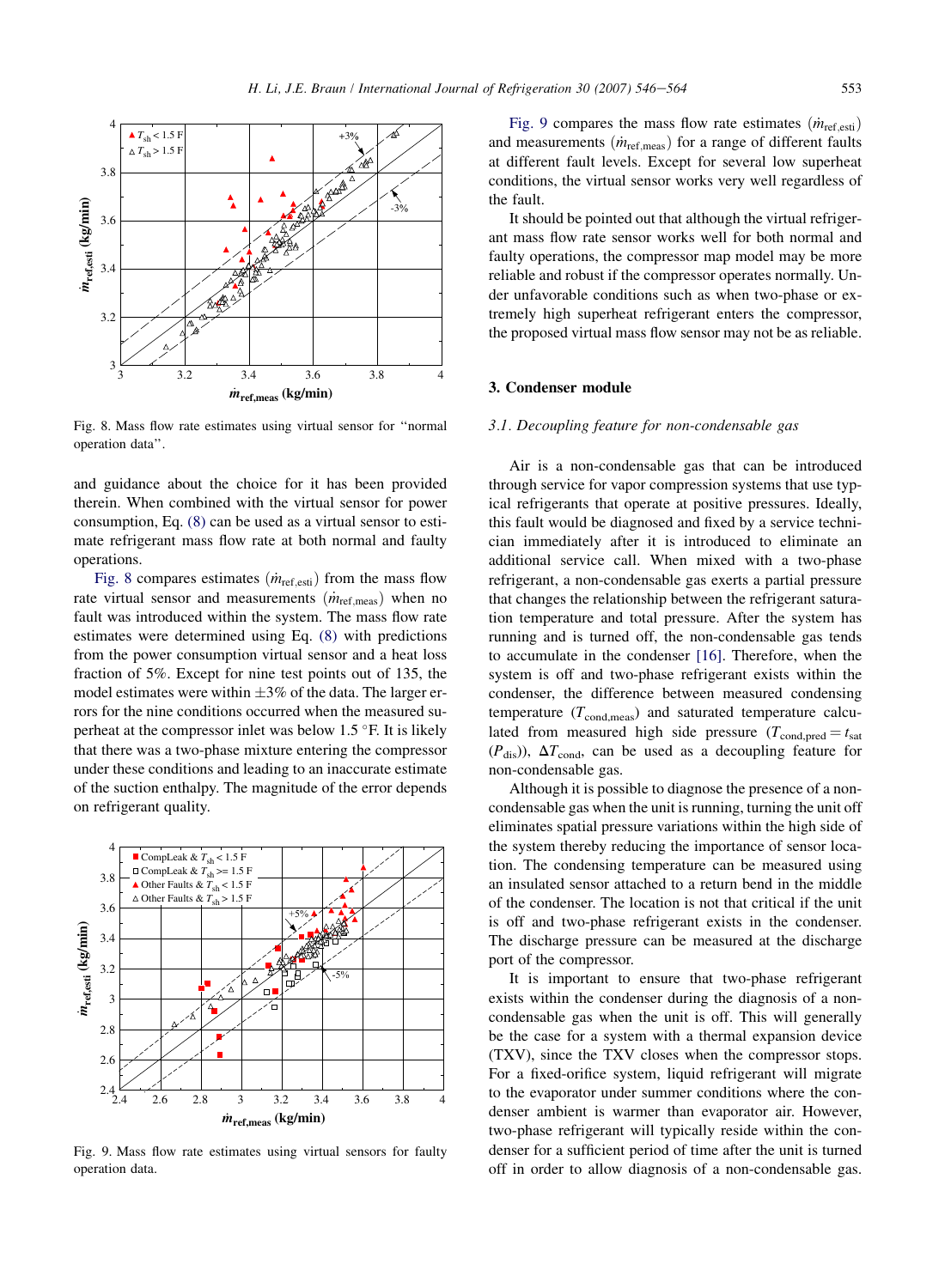<span id="page-8-0"></span>Under conditions where the condenser ambient temperature is colder than the evaporator inlet air temperature, then twophase refrigerant will exist in the condenser at steady state when the unit is off.

The sensitivity of  $\Delta T_{\text{cond}}$  to the presence of a noncondensable gas can be demonstrated through the use of a simple model. Assuming that the refrigerant vapor and non-condensable gas form an ideal gas mixture, then it can be shown using Dalton's law that

$$
\frac{P_{\text{neg}}}{P_{\text{dis}}} = \frac{1}{1 + \frac{X_{\text{ref}}}{r_{\text{neg}}}}
$$
(9)

where  $P_{\text{nce}}$  is the non-condensable gas partial pressure,  $x_{\text{ref}}$  is the quality or the mole fraction of vapor refrigerant in the refrigerant liquid-vapor mixture,  $r_{\text{ncg}}$  is the mole ratio of noncondensable gas to total refrigerant.

The Clapeyron Equation can be used to give

$$
\Delta T_{\text{cond}} = \left(P_{\text{ref,vapor}} - P_{\text{dis}}\right)^{T_{\text{cond}, \text{meas}} \nu_{\text{fg}}}
$$
\n(10)

where  $P_{ref,vapor}$  is the refrigerant partial pressure (saturation pressure at  $T_{\text{cond,meas}}$ ,  $h_{\text{fg}}$  is the enthalpy of vaporization  $h_g - h_f$ ,  $v_{fg}$  is specific volume change ( $v_g - v_f$ ), and  $T_{cond,meas}$ is the measured condensing temperature on an absolute temperature scale.

Eqs. (9) and (10) can be combined to give

$$
\Delta T_{\text{cond}} = \frac{-r_{\text{ncg}}}{x_{\text{ref}}} \left(\frac{P_{\text{ref},\text{vapor}} v_{\text{fg}}}{h_{\text{fg}}}\right) T_{\text{cond,meas}} \tag{11}
$$

For an air conditioning application employing R22, the term in brackets on the right-hand side of Eq. (11) has a value of approximately 0.13 at typical condensing conditions. In this case,

$$
\Delta T_{\text{cond}} = -0.13 \frac{r_{\text{neg}}}{x_{\text{ref}}} T_{\text{cond,meas}} \tag{12}
$$

where  $T_{\text{cond,meas}}$  is measured on an absolute temperature scale.

The feature  $\Delta T_{\text{cond}}$  is very sensitive to non-condensable gas when there is a two-phase mixture in the condenser. However, it is also very sensitive to refrigerant quality in the condenser. Tables 1 and 2 show estimates of  $\Delta T_{\text{cond}}$  for different ambient temperatures and refrigerant charges for a system that is off and has 30 kPa of non-condensable gas. Table 3 shows estimates of  $\Delta T_{\text{cond}}$  for various amount of non-condensable gas under normal charge and at an

Table 1

 $x_{ref}$  and  $\Delta T_{cond}$  with nominal charge and 30 kPa of non-condensable gas

| $T_{\rm amb}$ (°C)         | 20  | 30  | 40  |
|----------------------------|-----|-----|-----|
| $\Delta T_{\rm cond}$ (°C) | 7.0 | 5.7 | 4.8 |

Table 2

| $\Delta T_{\text{cond}}$ with $T_{\text{amb}} = 30$ °C and 30 kPa of non-condensable gas |  |
|------------------------------------------------------------------------------------------|--|
|------------------------------------------------------------------------------------------|--|

| Charge level                                                              |  |  | 40\% 60\% 80\% 90\% 100\% 110\% 120\% |  |
|---------------------------------------------------------------------------|--|--|---------------------------------------|--|
| $\Delta T_{\text{cond}, \text{abnorm}}$ (°C) 2.2 2.7 3.7 4.5 5.7 7.8 12.6 |  |  |                                       |  |

ambient temperature of 30  $^{\circ}$ C. These estimates were determined from Eq. (12) using measurements obtained by Breuker [\[8\]](#page-17-0) and Harms [\[9\]](#page-17-0) for packaged air conditioners using R22. The sensitivity of  $\Delta T_{\text{cond}}$  to the presence of the noncondensable gas is reduced as refrigerant charge decreases and/or ambient temperature increases. However, the sensitivity is excellent for diagnosing this fault under most realistic conditions.

## 3.2. Decoupling feature for condenser fouling

A packaged air conditioning system typically uses a constant-speed fan with ambient air to cool condenser coils. Fouling mainly develops on the air side and affects heat transfer in two ways [\[17,18\]](#page-18-0). First of all, fouling caused by small-scale dirt can impact air-side heat transfer coefficients directly by providing an insulating resistance (heat transfer is reduced) and also through its affect on local air flow patterns (heat transfer is enhanced); overall, the heat transfer can be either enhanced or reduced. The second, and more significant, effect of fouling is reduced air flow area which results in increased pressure drop and reduced air flow rate and is caused by both small- and large-scale deposits. Because of its large sensitivity to fouling of any kind, condenser air flow rate reduction is an excellent independent feature for condenser fouling. It also is a good feature for diagnosing condenser fan problems. Other features that characterize the overall condenser conductance for heat transfer are not nearly as good because they may have a smaller sensitivity to air-side fouling and are dependent on refrigerant-side flow rates and conditions.

It is too expensive and unreliable to measure condenser air flow directly. Therefore, it is determined from a virtual sensor that employs a steady-state energy balance and other available measurements. From an energy balance on the condenser,

$$
\dot{V}_{\text{ca}} = \frac{v_{\text{ca}}}{C_{\text{p,air}}} \frac{\dot{m}_{\text{ref}} (h_{\text{dis}} (P_{\text{dis}}, T_{\text{dis}}) - h_{\text{ll}} (P_{\text{ll}}, T_{\text{ll}}))}{(T_{\text{acc}} - T_{\text{aic}})}
$$
(13)

where  $\dot{V}_{\text{ca}}$  is condenser air volume flow rate,  $v_{\text{ca}}$  is condenser air specific volume,  $C_{p,air}$  is air specific heat,  $T_{aoc}$  is condenser outlet air temperature, Taic is condenser inlet air

 $\Delta T_{\text{cond}}$  with  $T_{\text{amb}} = 30$  °C and various amount of non-condensable gas

Table 3

| Condensable gas pressure $(kPa)$ 5 15 30 60 |  |                         | - 90 |
|---------------------------------------------|--|-------------------------|------|
| $\Delta T_{\text{cond,abnorm}}$ (°C)        |  | $1.0$ 2.8 5.7 11.4 17.1 |      |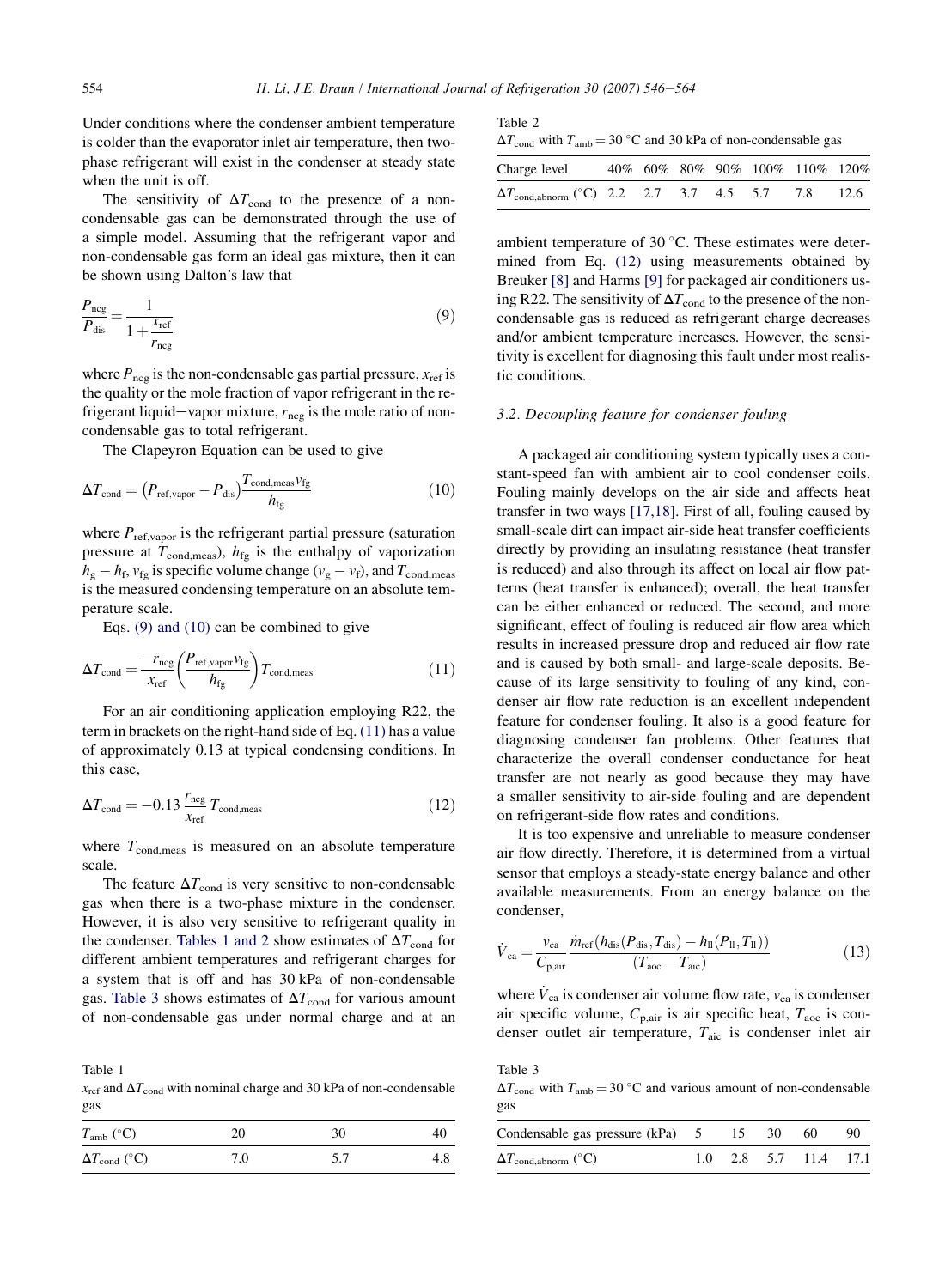temperature,  $\dot{m}_{\text{ref}}$  is refrigerant mass flow rate,  $h_{\text{dis}}$  is discharge line refrigerant enthalpy,  $P_{dis}$  is discharge line pressure,  $T_{dis}$  is discharge line temperature,  $h_{ll}$  is liquid-line refrigerant enthalpy, and  $T<sub>II</sub>$  is liquid-line temperature.

Eq. [\(13\)](#page-8-0) assumes that the refrigerant is subcooled at the outlet of condenser. If it is not subcooled, then a fault is most likely present, which the FDD system should detect and diagnose.

Eq. [\(13\)](#page-8-0) is a virtual sensor for condenser air volume flow rate  $V_{\text{ca meas}}$ . The refrigerant mass flow rate is determined from a virtual sensor as described in the compressor module section and all the other parameters on the right-hand side of Eq. [\(13\)](#page-8-0) can be determined from low-cost measurements. The normal model for  $\dot{V}_{ca}$  would be a constant value for a fixed-speed condenser fan. Practically, the normal value of  $\dot{V}_{ca}$  would be learned when the FDD scheme is implemented assuming that there is no fouling.

In order to evaluate refrigerant properties, it is necessary that there be no non-condensable gas in the system. This assumption is reasonable because the non-condensable gas fault can be excluded immediately after service is done. Fig. 10 illustrates the decoupling scheme for condenser fouling and non-condensable gas faults.

[Fig. 11](#page-10-0) shows the condenser volume flow rate estimated from Eq. [\(13\)](#page-8-0) using a refrigerant mass flow rate determined from a virtual sensor for different fault types with different fault and load levels. The estimated condenser volume flow rate is primarily influenced by condenser fouling. The only significant errors in predicted condenser air flow occur at the high levels of compressor valve leakage under high load levels. This error is caused by errors in virtual refrigerant mass flow prediction due to two-phase refrigerant entering the compressor. Fortunately, the FDD method can diagnose a compressor leakage fault at very low levels, so practically this would not be a problem.

## 3.3. Virtual sensor for condenser exit (liquid-line inlet) pressure

The condenser outlet pressure (liquid-line inlet pressure) is needed for determination of several variables, including properties for the virtual condenser air flow sensor, condenser subcooling for the refrigerant charge feature, and inlet pressure for the liquid-line restriction feature. The refrigerant exiting the condenser is typically subcooled at a pressure that is somewhat lower than the pressure exiting the compressor. Under these conditions, the simplest approach for estimating this pressure when the compressor discharge pressure is measured involves neglecting the condenser pressure drop or assuming a constant pressure drop across the condenser. For packaged air conditioners, the pressure drop across the condenser and discharge line ranges from 100 kPa to 240 kPa.

A somewhat better estimate is possible if the condensing temperature can be measured near the condenser outlet. Then the pressure can be determined from saturation properties at that temperature  $(P_{\text{ll}} \approx p_{\text{sat}}(T_{\text{cond}}))$ , where  $p_{\text{sat}}( )$  is the refrigerant saturated pressure function. In order to estimate the condensing temperature cost effectively, a single sensor could be surface mounted to a return bend within the condenser where two-phase refrigerant is most often present under steady-state conditions. The sensor should be insulated from the ambient and located at the point where different condensing circuits are combined. It is possible for the refrigerant at this point to have a small degree of subcooling if there is a severe liquid-line restriction or if the unit is overcharged with refrigerant. However, a small degree of subcooling would have a small impact on the estimated pressure. On the contrary,  $0.5-1.0$  °C subcooling would compensate for the error resulting from neglecting the pressure drop in the condenser subcooling section. For example,



Fig. 10. Condenser fouling and non-condensable gas faults decoupling scheme.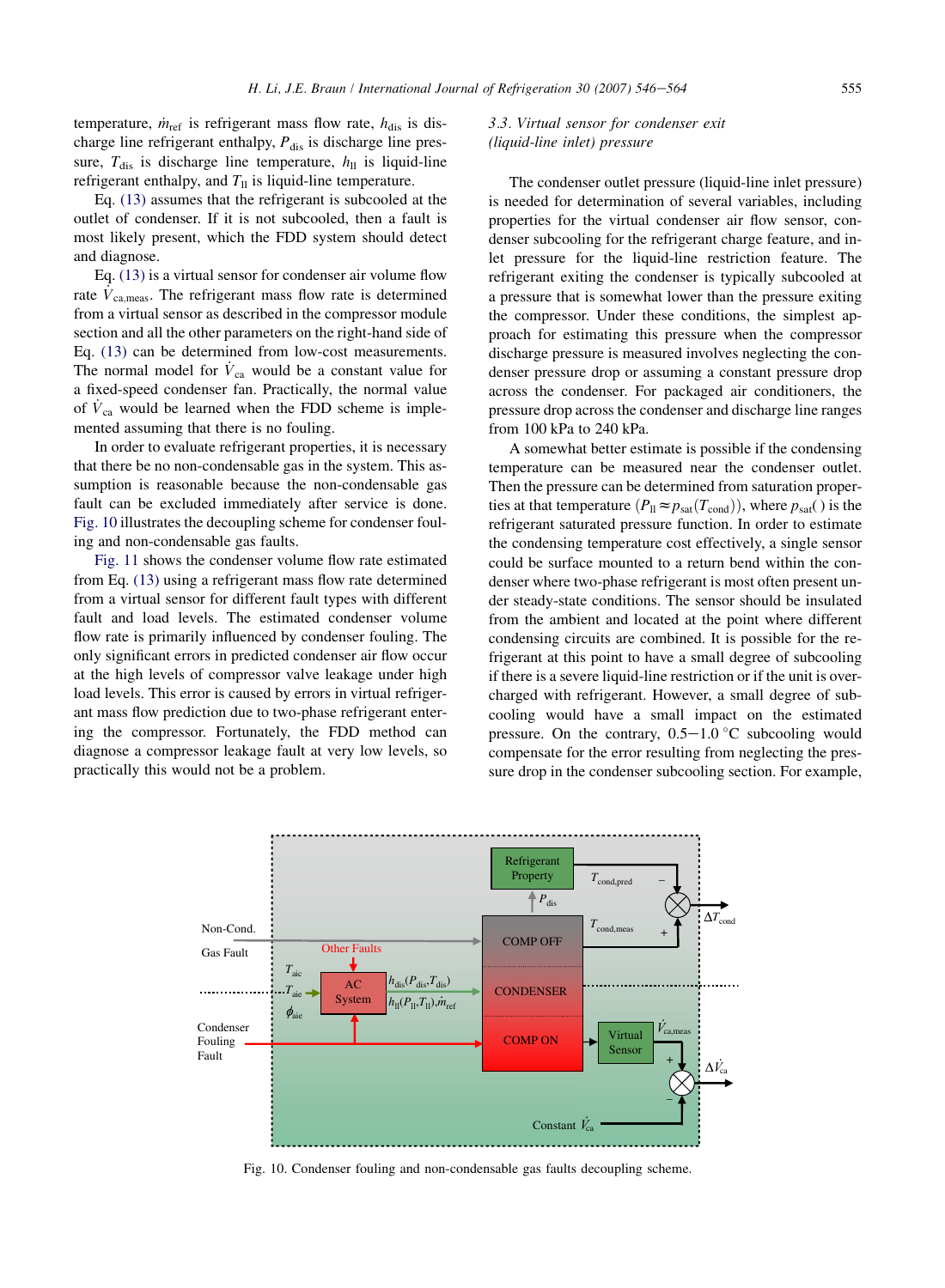<span id="page-10-0"></span>

Fig. 11. Decoupling condenser fouling fault using estimated refrigerant mass flow rate.

a 2 °C degree of subcooling results in about a 30 kPa error in pressure.

## 4. Expansion module  $-$  decoupling feature for liquid-line restriction

Packaged air conditioners often include a filter/dryer to protect the expansion device and compressor from contaminants. When the filter/dryer is loaded with water and/or dirt, there is a significant pressure drop  $(\Delta P_{\text{II}})$  and the device no longer functions properly and should be replaced. A measurement of the pressure drop across the filter/dryer would be too expensive and is not practical. Therefore, virtual sensors are employed to estimate the pressure drop from lower cost measurements.

Fig. 12 depicts the decoupling scheme and input requirements for the virtual sensors and shows the location of the relevant state variables and relevant components. The inputs to the virtual sensors include measurements and outputs from other virtual sensors that are necessary for two different approaches that have been developed for estimating the inlet and outlet pressures. One approach is appropriate when the unit is operating under quasi-steady conditions. The other method utilizes measurements obtained during a startup transient for the unit. The two approaches can be

combined to provide reliable diagnoses for a wide variety of conditions and systems.

#### 4.1. Virtual sensors under quasi-steady conditions

Under quasi-steady conditions, the liquid-line inlet pressure is estimated using the virtual sensor described within the condenser module. The virtual sensor for inlet pressure to the expansion device is more complicated and depends on whether the refrigerant is a subcooled liquid or a twophase mixture.

For a small degree of condenser subcooling and/or a large pressure drop across the liquid line, the condition of the refrigerant exiting the liquid line could be two-phase. In this case, the pressure can be estimated from a temperature measurement using saturation properties  $(P_x = p_{sat}(T_x))$ . A two-phase condition can be detected by monitoring the temperature difference across the liquid line. If the refrigerant is subcooled throughout, then the temperature difference will be not observable. Conversely, the temperature difference is very sensitive to pressure drop for a two-phase mixture.

For a typical degree of condenser subcooling, the pressure drop across the liquid line would need to be very significant in order to effect a change of phase. Consider an example for R22 with a condensing temperature of 50 $^{\circ}$ C



Fig. 12. Liquid-line restriction decoupling scheme.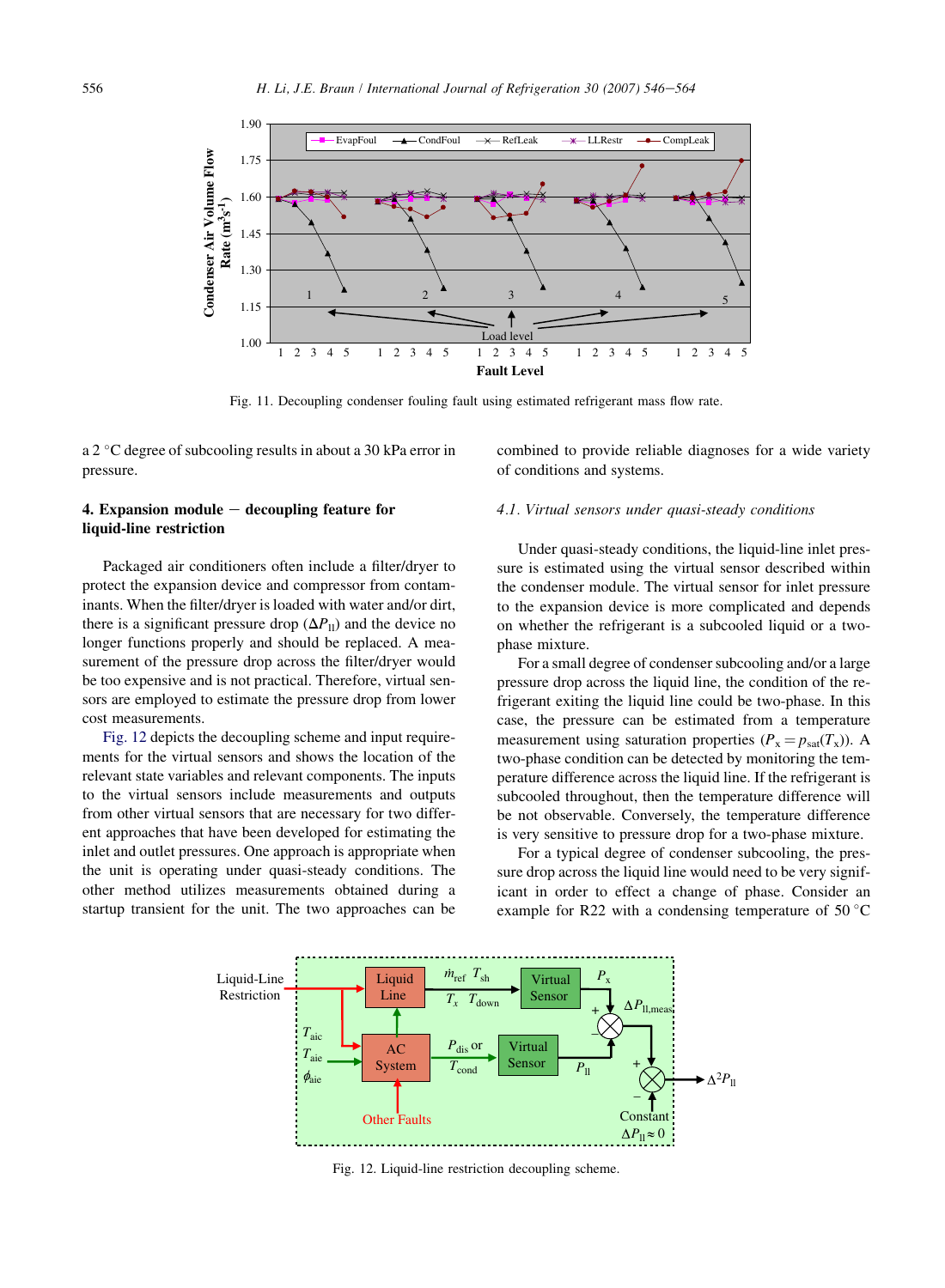and  $8^{\circ}$ C of subcooling. The pressure drop resulting from a restriction would need to be larger than about 333 kPa to reach a saturation condition. An additional pressure drop of about 100 kPa would be necessary for a 3 °C temperature drop. In addition, the presence of a liquid-line restriction would lead to an increase in condenser subcooling for systems with fixed expansion devices, compounding the difficulty in early diagnosis of this fault.

Under more typical conditions, the refrigerant exiting the liquid line is a subcooled liquid. Li and Braun [\[12\]](#page-17-0) developed a method to estimate  $P_x$  through modeling the expansion device. For a fixed orifice, the pressure drop across the orifice  $(P_x - P_{down})$  is a function of refrigerant mass flow rate and refrigerant subcooling entering the orifice. Since the refrigerant mass flow rate can be estimated using a virtual sensor and the orifice outlet pressure  $(P_{down})$  is the saturated pressure of the orifice outlet temperature  $(T<sub>down</sub>)$ , the orifice inlet pressure can be obtained. With  $P<sub>x</sub>$ and  $P_{\text{ll}}$  estimated, the pressure drop across the filter/drier can be calculated. Fig. 13 shows the estimated pressure drop across the filter/drier under different fault types with different fault and load levels using estimated pressures before and after the filter/drier. It can be seen that the liquidline pressure drop is dominantly influenced by a liquid-line restriction fault. The coupling between liquid-line restriction faults and all other faults is broken successfully.

## 4.2. Virtual sensors under transient conditions after startup

More accurate and simpler estimates of liquid-line pressure drop can be obtained using startup transients for vapor compression equipment. For significant periods of time (up to 4 min) during this transient, refrigerant at the inlet and exit of the liquid line exists as a two-phase mixture. This situation can be detected by monitoring the subcooling exiting the condenser. When condenser subcooling is close to zero, entering and leaving pressures can be accurately determined from temperatures and saturation properties according to

$$
\Delta P_{\rm ll} = p_{\rm sat}(T_{\rm x}) - p_{\rm sat}(T_{\rm ll})\tag{14}
$$

Transient tests have been performed on a number of systems incorporating TXV and fixed-orifice expansion devices in order to confirm the validity of this approach. [Fig. 14](#page-12-0) shows transient measurements of liquid-line temperature and pressure, condenser subcooling, and condenser air temperature difference after startup for a heat pump having a TXV with no liquid-line restriction. Prior to the system turning on, the refrigerant in the condenser is most likely a saturated mixture because the TXV traps high-pressure refrigerant in the condenser. After the compressor starts, it takes some time for the TXV to open and therefore all the compression work is converted into internal energy and both the liquid-line pressure and temperature increase rapidly. The indicated subcooling also increases dramatically, but it is not possible to get an accurate liquid-line temperature measurement during this period because there is no refrigerant flow. After the TXV opens, the pressure drops rapidly while the liquid-line temperature keeps increasing so the overall impact is that the condenser subcooling goes to zero. After all the refrigerant residing in the condenser initially is purged out and hot fresh refrigerant from the compressor begins to circulate, both the refrigerant pressure and liquid-line temperature increase but with a decreasing slope over time. This is because part of compression work is converted into kinetic energy and the air-side heat transfer is enhanced with the condenser surface's temperature picking up gradually. It can be seen that the profile of liquidline temperature has a similar shape as the air temperature difference across condenser except for a 5-s delay. Liquidline refrigerant temperature tends to increase for about 4 min along with the condensing pressure and temperature. During these 4 min, the refrigerant quality at the exit of the condenser decreases from 1 to 0. After 4 min, the



Fig. 13. Decoupling liquid-line restriction using estimated pressure drop.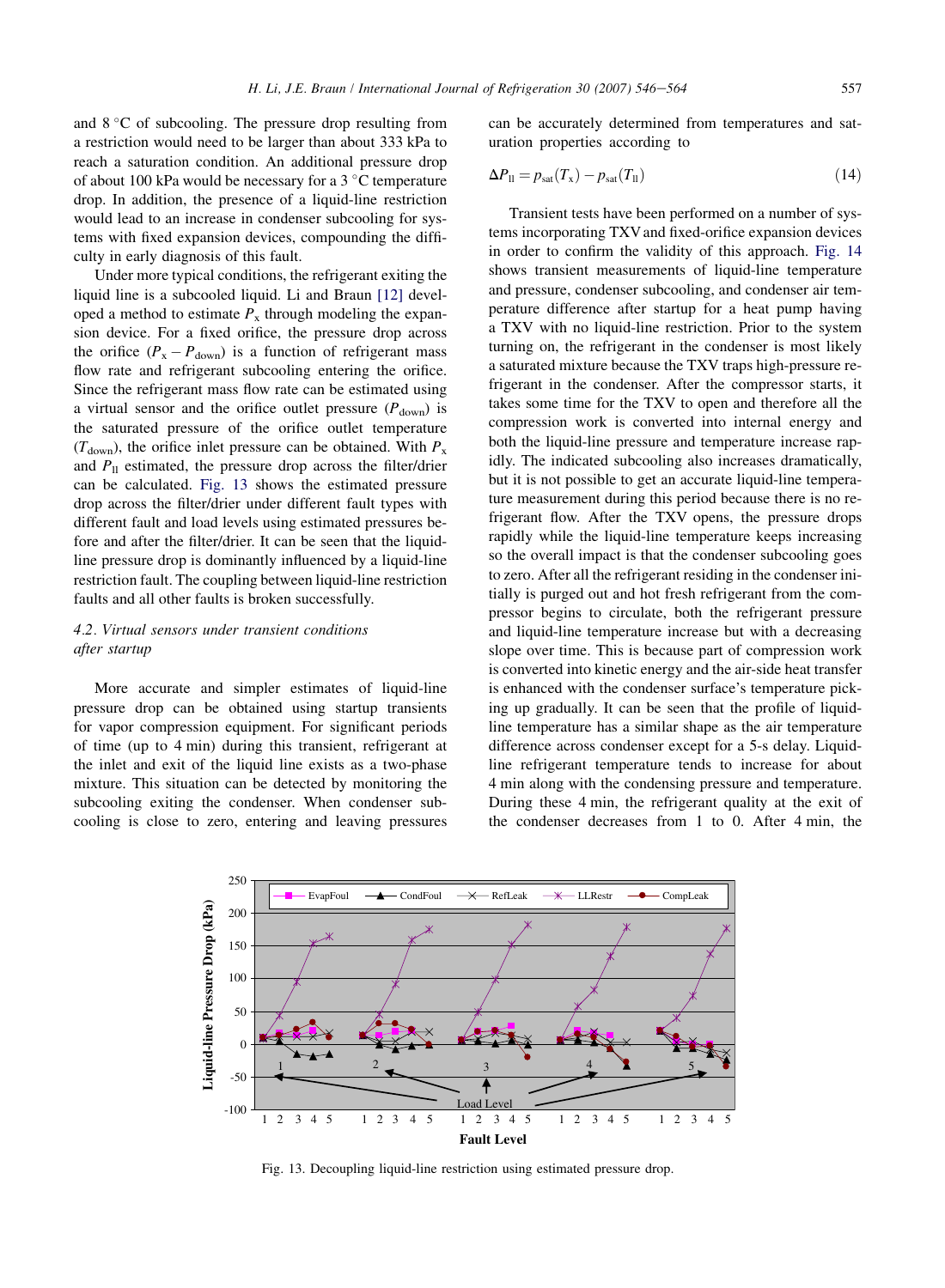<span id="page-12-0"></span>

Fig. 14. Transient changes in state variables for a system with a TXV and no liquid-line restriction fault.

condensing temperature and pressure continue to increase but increasing condensing temperature tends to enhance heat transfer and leads to refrigerant subcooling at the exit of condenser. However, the increased subcooling leads to less heat transfer surface for two-phase heat transfer. These two compensating factors eventually reach a balance point and the subcooling approaches a quasi-steady value. The transient for condenser air temperature difference is better behaved and appears to approach a quasi-steady condition more quickly than the liquid-line pressure and temperature. The length of time shown in Fig. 14 was not sufficient for the liquid-line pressure and subcooling to achieve quasi-steady conditions.

In summary, for the TXV system, the liquid-line subcooling profile consists of four stages: (1) at the beginning, it increases suddenly to a peak during a very short period of time (about 10 s); (2) it drops from the peak suddenly to zero during another very short period of time (about 10 s); (3) it remains at zero for a significant period of time (about 4 min); (4) finally, it begins to increase gradually until reaching steady-state.

During the 4 min when the subcooling remains close to zero, virtual pressure sensors could utilize two-phase temperature measurements to determine liquid-line pressures. Although these data were collected from a split system with a 3-m long liquid line, the conclusion can be safely generalized to packaged systems. The velocity of refrigerant in the liquid line ranges from  $0.67 \text{ m s}^{-1}$  (liquid refrigerant) to  $10 \text{ m s}^{-1}$ (vapor refrigerant). Compared to 4 min, the time for the refrigerant to go through the liquid line is on the scale of from a fraction of a second to several seconds and is negligible.

Fig. 15 shows measured subcooling for the refrigerant entering and leaving the liquid line, measured pressure and temperature drop across the liquid line, and virtual pressure drop determined from temperature measurements. Since there is no restriction, the liquid-line temperature difference



Fig. 15. Transient changes in state variables for a system with a TXV and no liquid-line restriction fault.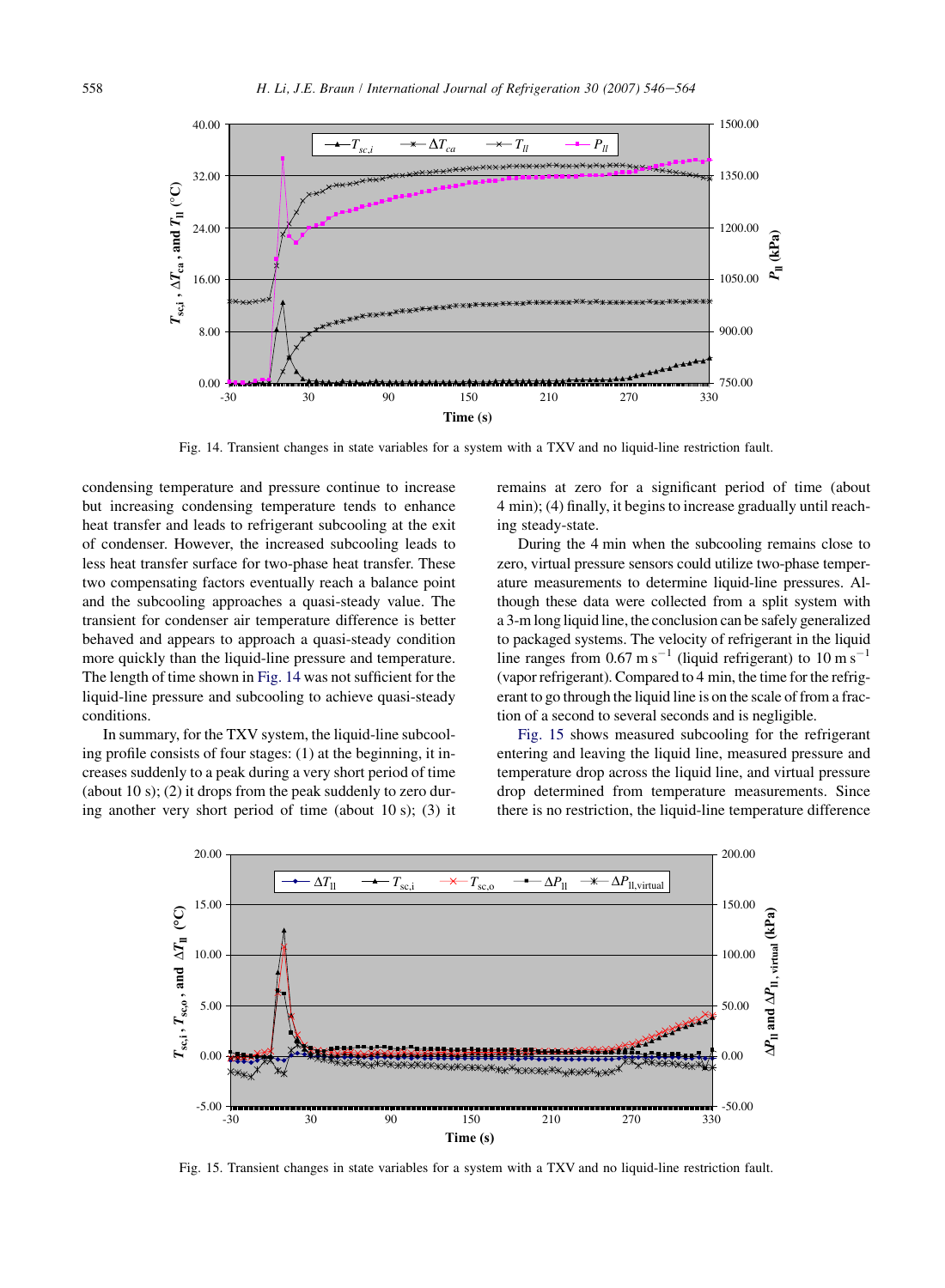<span id="page-13-0"></span>is close to zero regardless of whether the refrigerant is subcooled or two-phase. The pressure drop virtual sensor readings are close to zero and no restriction fault diagnosis is triggered. However, the virtual sensor should only be enabled when the subcooling is close to zero.

Fig. 16 plots the startup profiles for the same variables shown in [Fig. 15](#page-12-0) when there is a liquid-line restriction fault causing about 120 kPa pressure drop. It can be seen that there is a significant temperature drop across the filter/dryer during the startup period. The temperature drop across the filter/dryer increases suddenly once the residual refrigerant in the condenser has been purged. After the temperature drop reaches its peak, it drops gradually instead of remaining flat due to the following reason. With the existence of a restriction fault, the system performance is impacted including startup performance. As illustrated in [Figs. 14 and 15](#page-12-0), the filter/dryer upstream subcooling remains two-phase flow for a significant period of time during the startup when there is no restriction fault. However, the restriction fault tends to increase the filter/dryer upstream subcooling so the twophase flow period is shortened from about 4 min to 2 min. Since the upstream subcooling increases gradually, a significant temperature drop can be seen during its subsequent low-subcooling period (2 min). It demonstrated that the virtual pressure sensor can identify the restriction fault during the 4-min transient period.

Although the startup transients are somewhat different for systems that employ fixed expansion orifices (FXO), the period of time associated with two-phase refrigerant entering and leaving the liquid line is quite similar. For a FXO system, since the FXO is always open the liquid-line pressure profile is different than that of a TXV sytem at the beginning two stages (a period of around 20 s). During the first 10 s, the refrigerant pressure value increase suddenly to a lower value than that of a TXV system. During the second 10 s, the refrigerant pressure keeps increasing instead of decreasing. After the beginning 20 s, the pressure has a similar profile to a TXV system. Unlike the pressure, the refrigerant temperature for a FXO system has a similar startup profile to a TXV system. Overall, the subcooling profile for a FXO system is similar to a TXV system. Therefore, transient temperature data can be used for estimating liquid-line pressure drop for both TXV and FXO systems.

#### 5. Evaporator module

#### 5.1. Decoupling feature for evaporator fouling

Similar to condenser fouling, evaporator or evaporator filter fouling develops on the air side and the dominant impact is a reduction in air flow rate. Evaporator air flow reduction can also be caused by improper fan settings or fan or damper faults that occur during operation. Therefore, evaporator air flow rate reduction is an excellent feature for evaporator fouling or other causes of low air flow. Evaporator air flow is determined from a virtual sensor that employs an energy balance and other available measurements according to

$$
\dot{V}_{ea} = \frac{v_{ea}\dot{m}_{ref}(h_{suc}(P_{suc}, T_{suc}) - h_{ll}(P_{ll}, T_{ll}))}{h_{aie}(T_{aie}, \phi_{aie}) - h_{sa}(T_{aoe}, \phi_{aoe})}
$$
(15)

where  $\dot{V}_{\text{ea}}$  is evaporator air volume flow rate,  $v_{\text{ea}}$  is evaporator air specific volume,  $h_{sa}$  is the evaporator outlet air enthalpy,  $\phi_{\text{aoe}}$  is the relative humidity of evaporator outlet air,  $T_{\text{aoe}}$  is evaporator outlet air temperature,  $h_{\text{aie}}$  is evaporator air inlet enthalpy,  $T_{\text{aie}}$  is evaporator inlet air temperature,  $\phi_{\text{aie}}$  is the relative humidity of evaporator inlet air,  $h_{\text{succ}}$  is suction line refrigerant enthalpy,  $P_{\text{suc}}$  is suction line pressure, and  $T_{\text{suc}}$  is suction line temperature.

Eq. (15) is a virtual sensor or observer for measuring  $\dot{V}_{\rm ea, meas}$ . [Fig. 17](#page-14-0) illustrates the decoupling scheme. Unlike



Fig. 16. Transient changes in state variables for a system with a TXV and a liquid-line restriction fault.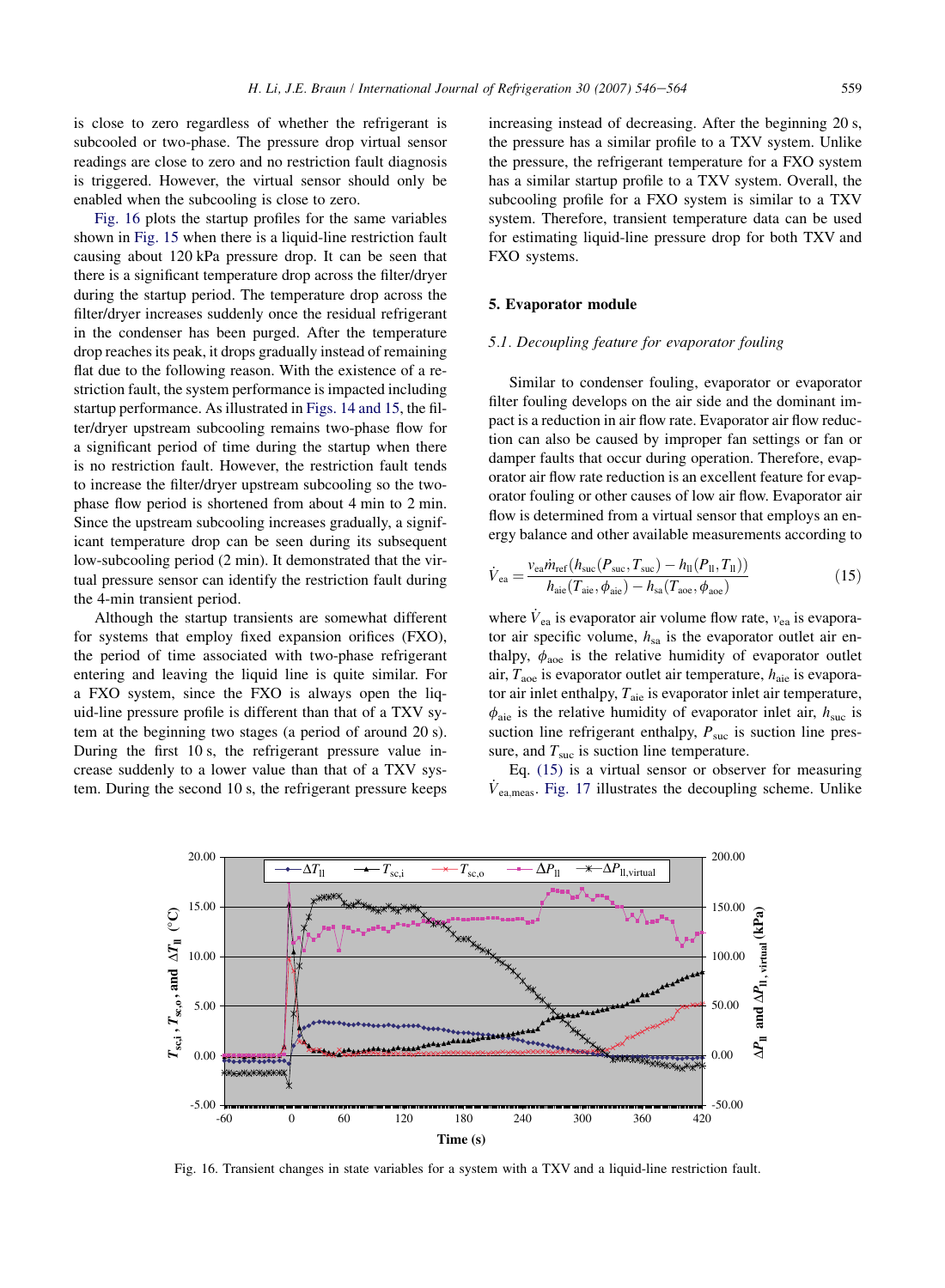<span id="page-14-0"></span>

Fig. 17. Evaporator fouling decoupling scheme.

condenser air volume flow rate,  $\dot{V}_{\rm ea, pred}$  normally has more than one speed setting, but it is constant for a given setting. So, the block 'blower' acts as a normal model, whose input is the setting control signal and whose output is a constant air volume flow rate,  $\dot{V}_{\rm ea, pred}$ , corresponding to the speed setting. Practically, the actual value of  $\dot{V}_{\rm ea, pred}$  would be learned when the FDD scheme is implemented with the assumption of no fouling.

Fig. 18 gives evaporator air volume flow rates estimated using a virtual sensor under different fault types with different fault and load levels. As expected, the evaporator air volume flow rate estimates are not good when there are severe compressor leakage faults and high load levels. At these conditions, two-phase refrigerant enters the compressor and the virtual refrigerant mass flow rate sensor provides inaccurate predictions. However, the evaporator air mass flow rate estimate is more sensitive to evaporator fouling than compressor valve leakage and the trend is the opposite (air flow estimates increase with compressor valve leakage). Furthermore, the FDD technique can diagnose compressor leakage faults at low levels, so practically this would not be a problem.

#### 5.2. Virtual sensor for exit air humidity

The virtual sensor defined by Eq. [\(15\)](#page-13-0) requires the humidity of the air exiting the evaporator coil. Typically, return and outdoor air humidities are measured for economizers but supply air humidity is not. The cost of this additional sensor can be avoided through the use of a virtual sensor. A supply air humidity virtual senor was developed using the bypass factor method. The bypass factor, BF, is defined as [\[19\],](#page-18-0)

$$
BF = \frac{h_{\text{aoe}} - h_{\text{s,evap}}}{h_{\text{aie}} - h_{\text{s,evap}}} = \frac{w_{\text{aoe}} - w_{\text{s,evap}}}{w_{\text{aie}} - w_{\text{s,evap}}}
$$
(16)

where  $h_{\text{aoe}}$ ,  $h_{\text{aie}}$ , and  $h_{\text{s,evap}}$  are evaporator outlet air (supply air) enthalpy, evaporator inlet air (mixed air) enthalpy and saturated air enthalpy at the evaporator surface temperature  $(T_{\text{s,evap}})$ , respectively;  $w_{\text{aoe}}$ ,  $w_{\text{aie}}$ , and  $w_{\text{s,evap}}$  are supply air humidity ratio, evaporator inlet air (mixed air) humidity ratio and saturated air humidity ratio at the evaporator surface temperature  $(T_{\text{s,evap}})$ , respectively. [Fig. 19](#page-15-0) illustrates the bypass factor analysis on a psychrometric chart.



Fig. 18. Decoupling evaporator fouling fault using estimated refrigerant mass flow rate.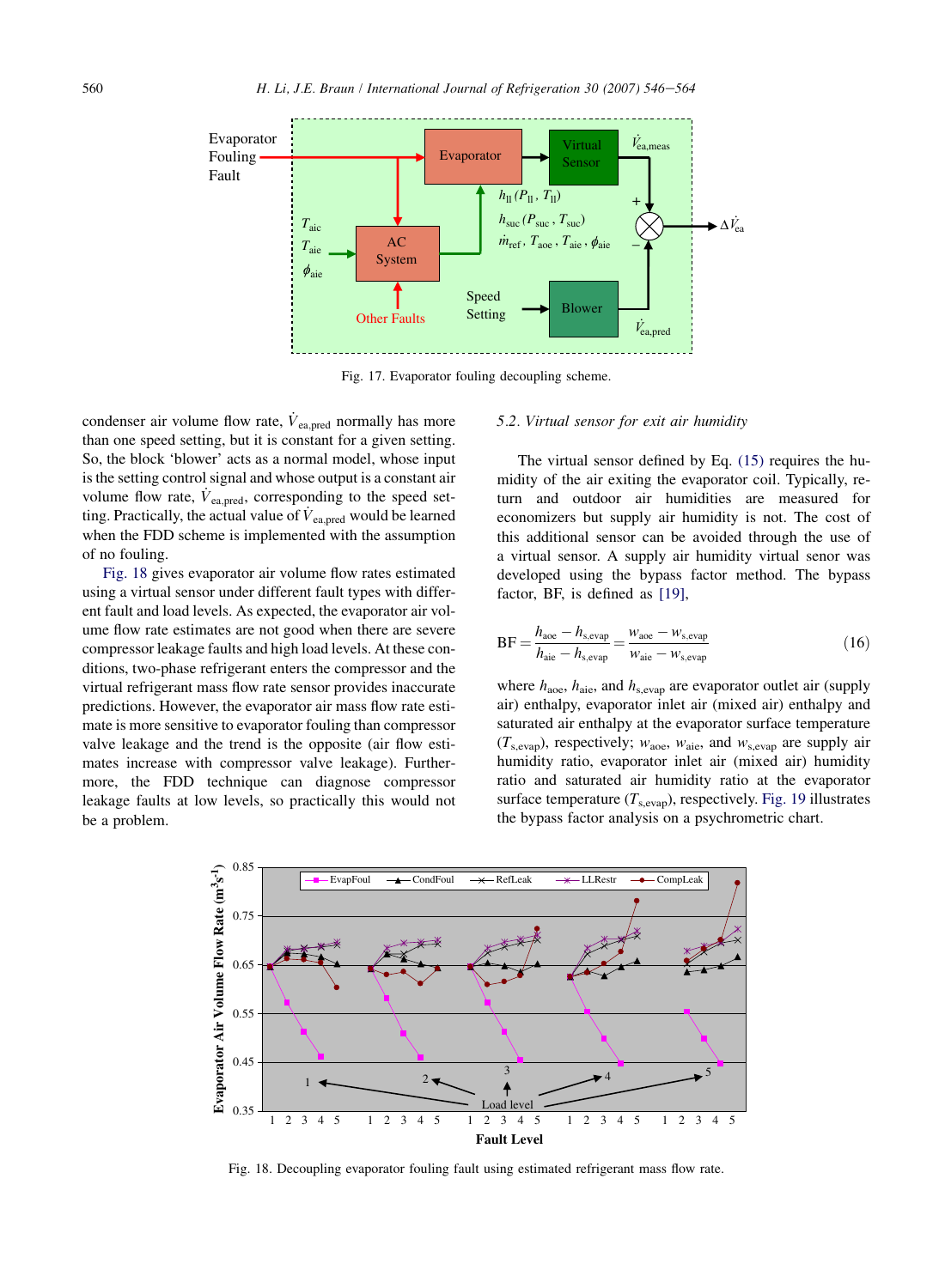<span id="page-15-0"></span>

Fig. 19. Illustration of bypass factor analysis.

It can be shown that,

$$
\frac{w_{\text{aoe}} - w_{\text{s,evap}}}{w_{\text{aie}} - w_{\text{s,evap}}} = \frac{T_{\text{aoe}} - T_{\text{s,evap}}}{T_{\text{aie}} - T_{\text{s,evap}}}
$$
(17)

where  $T_{\text{aoe}}$  and  $T_{\text{aie}}$  are supply air temperature and mixed air temperature, respectively. Substituting Eq. (17) into [\(16\),](#page-14-0)

$$
BF = \frac{T_{\text{aoe}} - T_{\text{s,evap}}}{T_{\text{aie}} - T_{\text{s,evap}}}
$$
(18)

Since  $T_{\text{aoe}}$ ,  $T_{\text{aie}}$ , and  $T_{\text{s,evap}}$  are measured, BF can be calculated by Eq. (18). Rearranging Eq. [\(16\)](#page-14-0),

$$
w_{\text{aoe}} = \text{BF}\left(w_{\text{aie}} - w_{\text{s,evap}}\right) + w_{\text{s,evap}}\tag{19}
$$

Eq. (19) can be used as a virtual sensor for estimating  $w_{\text{aoe}}$ . Similarly,  $h_{\text{aoe}}$  can be estimated by the following equation,

$$
h_{\text{aoe}} = \text{BF}\left(h_{\text{aie}} - h_{\text{s,evap}}\right) + h_{\text{s,evap}}\tag{20}
$$

#### 5.3. Virtual sensor for evaporation temperature

The evaporation temperature is needed for determining suction superheat and the pressure entering the expansion device. If the compressor suction pressure is measured, then the evaporating temperature can be determined using saturation properties. However, this pressure sensor could be eliminated by a direct measurement of evaporating temperature using a single sensor surface mounted to a return bend. The sensor should be insulated from the ambient and located near the entrance of the evaporator.

## 6. Charge module  $-$  decoupling feature for high or low refrigerant charge

This section addresses relationships among the three system-level faults: refrigerant overcharge, refrigerant undercharge and refrigerant leakage. Although these three faults are system-level faults, from the classification criteria of fault cause, refrigerant overcharge and undercharge faults are service faults while refrigerant leakage is an operational fault. Service faults only happen during service and fault severity would not change over time, while operational faults normally develop during operation and they would become progressively worse over time. This information contributes to the development of an FDD technique for these faults.

From the viewpoint of fault effect, refrigerant undercharge and refrigerant leakage have the same fault effect on the system, low or deficient refrigerant charge, so they can be considered as a single fault when doing fault detection and then can be separated using the fault cause criteria when doing fault diagnosis. Physically, refrigerant deficient and excessive charge faults would not happen simultaneously, so there is no coupling among the three system-level faults for fault detection and it is easy to separate them using the fault cause criteria for fault diagnosis.

So far, couplings among system-level faults and between system-level faults and component-level faults have been broken. However, it is necessary to identify a feature that is uniquely related to the system charge inventory. Li and Braun [\[20\]](#page-18-0) developed a feature for refrigerant charge that is expressed as

$$
\Delta T_{\rm sc-sh} = (T_{\rm sc} - T_{\rm sc,rated}) - \frac{k_{\rm sh}}{k_{\rm sc}} (T_{\rm sh} - T_{\rm sh, rated})
$$
 (21)

where  $T_{sc,rad}$  and  $T_{sh,rad}$  are the system subcooling and superheat at the standard rating condition for the air conditioner and the ratio  $k_{sh}/k_{sc}$  is the slope of a straight line plot of ( $T_{\rm sc} - T_{\rm sc,rad}$ ) vs. ( $T_{\rm sh} - T_{\rm sh,rad}$ ) for the rated refrigerant charge. Theoretically, it is only necessary to have measurements of superheat and subcooling at the rating condition and a second operating condition to determine the ratio  $k_{sh}/k_{sc}$  for a given unit. It does not matter what conditions were changed in order to effect a change in subcooling and superheat (e.g., a change in condenser inlet temperature or flow rate, evaporator inlet temperature, humidity, or flow rate, or any combination of these variables). However, practically, Li and Braun [\[20\]](#page-18-0) demonstrated that a change in condenser inlet temperature is the best condition under which  $k_{\rm sh}/k_{\rm sc}$  is evaluated and described a robust method for determining  $k_{sh}/k_{sc}$  for a given unit.

The refrigerant charge feature of Eq. (21) is relatively independent of operating conditions and almost uniquely dependent on refrigerant charge. It is positive for refrigerant overcharge and negative for undercharge. The magnitude of the deviation from zero is an indication of the level of the fault. Furthermore, it applies to systems with either fixed area or variable expansion devices.

[Fig. 20](#page-16-0) shows an example plot of the charge diagnostic feature as a function of refrigerant charge for different indoor and outdoor conditions. This feature has a value near zero for the nominal charge and decreases with decreasing charge. In addition to providing a feature for fault detection and diagnostics, this parameter provides a direct indication of the level of charge.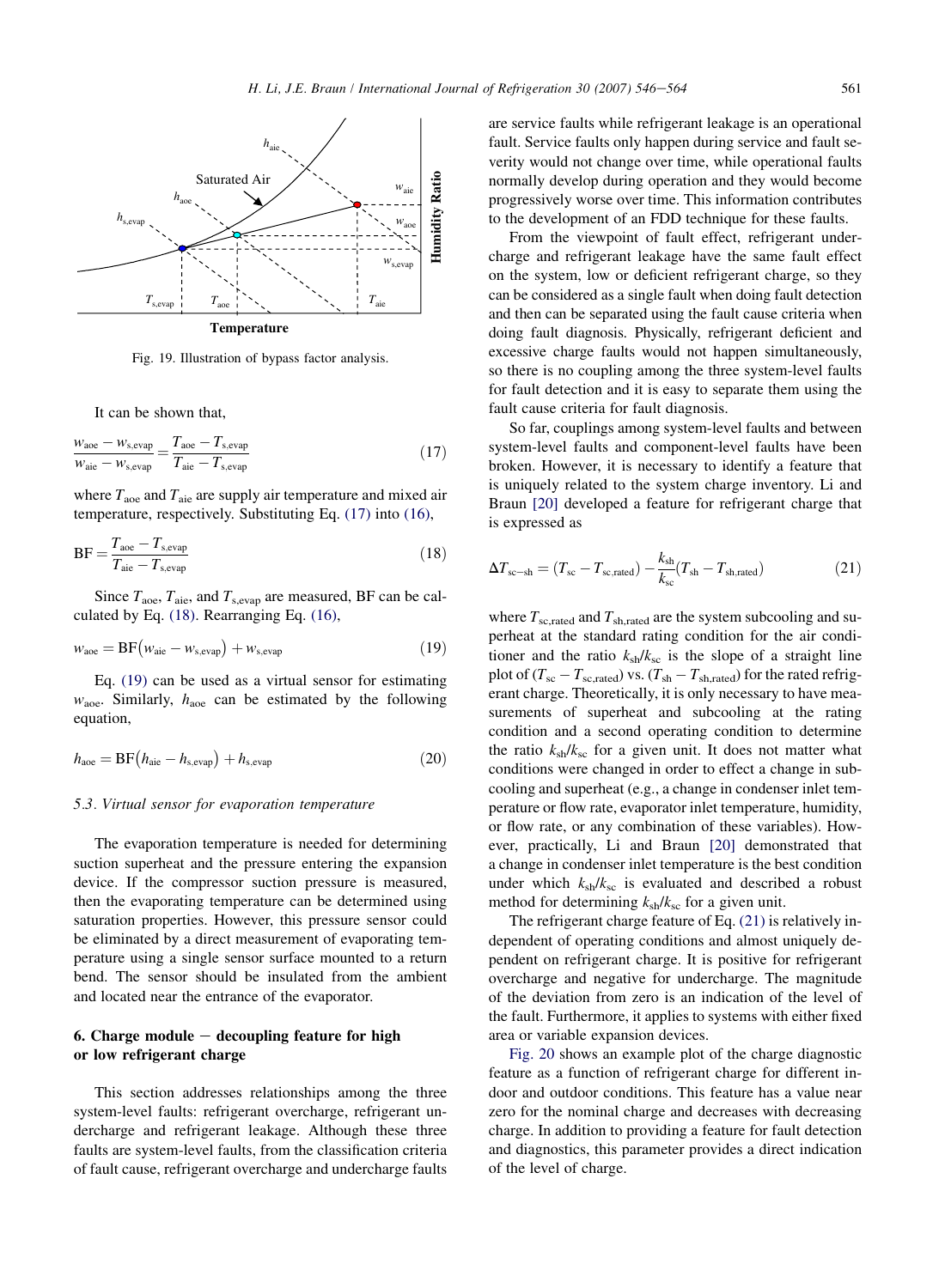<span id="page-16-0"></span>

Fig. 20.  $\Delta T_{\text{sc-sh}}$  vs. refrigerant charge levels for a split air conditioner with TXV as the expansion device and R410a as the refrigerant.

## 7. Uncertainty propagation analysis

Measured variables have a random variability which is referred as uncertainty. Outputs from virtual sensors also have uncertainties due to uncertainties in measured quantities and their propagation through models. The method described in National Institute of Standards and Technology (NIST) Technical Note 1297 [\[21\]](#page-18-0) was adopted for determining this uncertainty propagation.

The measured variables used for the proposed virtual sensors are temperatures and pressures. Temperature measurements typically have an accuracy of  $\pm 0.5$  °C. The absolute accuracy for pressure measurements depends on the full scale (FS) of the pressure sensor in that pressure sensors typically have a relative accuracy of  $\pm 0.5\% - \pm 1\%$  FS. Since suction pressure sensors typically have a smaller full scale than discharge pressure sensors, the absolute accuracies of  $\pm 15$  kPa and  $\pm 30$  kPa are assigned to suction pressure measurements and discharge pressure measurements, respectively. The proposed virtual sensors also use compressor map data as an input. According to the ANSI/ARI Standard 540 [\[22\]](#page-18-0), a relative accuracy of  $\pm 5\%$  is assumed for refrigerant mass flow rate and power consumption data. The compressor heat loss ratio  $(\alpha)$  for unitary air conditioning equipment is typically small, ranging from 0% to 10%. A constant value of 0.05 and an uncertainty of  $\pm 0.05$  are

Table 4 Uncertainty analyses of virtual sensor outputs

| Virtual sensor                                                                           | Inputs (uncertainty)                                                                                                             | Uncertainty      |
|------------------------------------------------------------------------------------------|----------------------------------------------------------------------------------------------------------------------------------|------------------|
| Compressor power consumption, W                                                          | $P_{\rm suc}$ ( $\pm$ 15 kPa), $P_{\rm dis}$ ( $\pm$ 30 kPa),<br>compressor map data $(\pm 5\%)$                                 | $\pm$ 5.2%       |
| Mass flow rate, $\dot{m}_{ref}$ (using<br>compressor map)                                | $P_{\text{succ}}$ ( $\pm 15$ kPa), $P_{\text{dis}}$ ( $\pm 30$ kPa),<br>$T_{\text{succ}}$ (±0.5 °C), $T_{\text{amb}}$ (±0.5 °C), | $\pm 6.4\%$      |
|                                                                                          | compressor map data $(\pm 5\%)$                                                                                                  |                  |
| Mass flow rate, $\dot{m}_{ref}$ (using                                                   | $P_{\text{suc}}$ (±15 kPa), $P_{\text{dis}}$ (±30 kPa),                                                                          | $\pm 7.5\%$      |
| energy balance)                                                                          | $T_{\text{succ}}$ (±0.5 °C), $T_{\text{dis}}$ (±0.5 °C), $W$ (±5.2%),<br>compressor heat loss ratio $\alpha$ ( $\pm$ 0.05)       |                  |
| Discharge line temperature, $T_{dis, pred}$                                              | $P_{\text{suc}}$ ( $\pm$ 15 kPa), $P_{\text{dis}}$ ( $\pm$ 30 kPa),                                                              | $\pm 2\degree C$ |
|                                                                                          | $T_{\text{succ}}$ (±0.5 °C), $T_{\text{amb}}$ (±0.5 °C),                                                                         |                  |
|                                                                                          | compressor map data $(\pm 5\%)$ ,<br>compressor heat loss ratio $\alpha$ ( $\pm$ 0.05)                                           |                  |
| Condensing temperature, $T_{cond}$                                                       | $P_{\text{cond}} (\pm 30 \text{ kPa})$ ,                                                                                         | $\pm 0.8$ °C     |
| Upstream pressure of expansion device, $P_{\text{un}}$                                   | $P_{\text{II}}$ ( $\pm 30$ kPa), $T_{\text{II}}$ ( $\pm 0.5$ °C),                                                                | $\pm 70$ kPa     |
| (using expansion device model)                                                           | $T_{down}$ ( $\pm 0.5$ °C), $\dot{m}_{ref}$ ( $\pm 7.5\%$ )                                                                      |                  |
| Upstream pressure of expansion device, $P_{\text{un}}$<br>(using transient temperatures) | $T_{\rm H}$ (±0.5 °C)                                                                                                            | $\pm 20$ kPa     |
| Evaporator exit air humidity, $\phi_{\text{aoe}}$                                        | $T_{\text{aie}}$ ( $\pm 0.5$ °C), $\phi_{\text{aie}}$ ( $\pm 0.05$ ),                                                            | $\pm 0.05$       |
|                                                                                          | $T_{\text{aoe}}$ (±0.5 °C), $T_{\text{sevan}}$ (±0.5 °C),                                                                        |                  |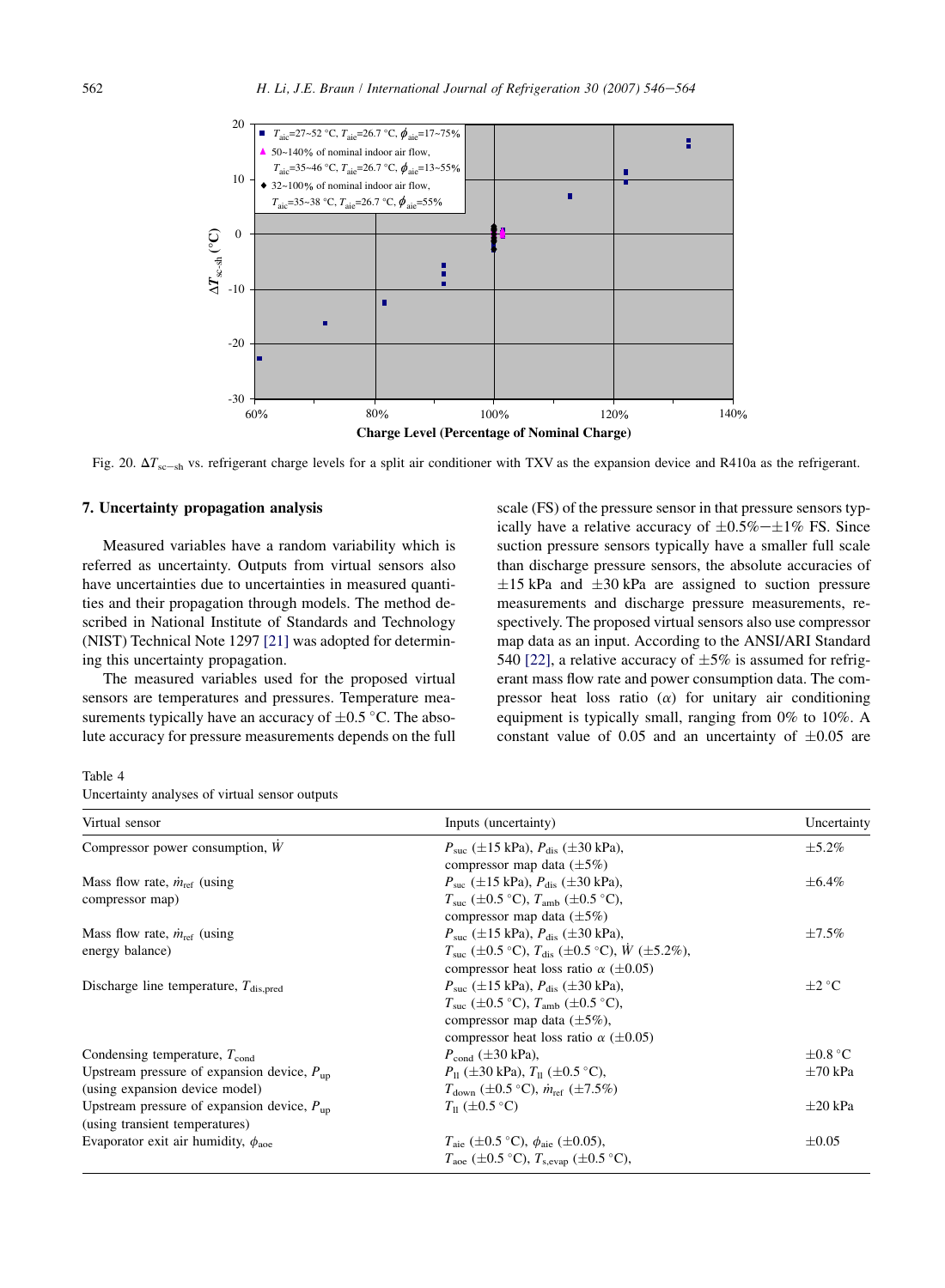<span id="page-17-0"></span>assumed. In summary, [Table 4](#page-16-0) tabulates all the assumed uncertainties in both directly and indirectly measured quantities used for model inputs.

Based on the above assumptions, uncertainty analyses for various virtual sensors were performed and are summarized in [Table 4.](#page-16-0) The uncertainty values tabulated in [Table 4](#page-16-0) are similar to results presented in earlier sections. [Figs. 5 and](#page-6-0) [6](#page-6-0) show that the estimation error of compressor power consumption is within  $\pm 5\%$ , while the uncertainty propagation analysis yields an error of  $\pm$ 5.2%. [Fig. 7](#page-6-0) suggests that there is a bias error of  $+7\%$  using a compressor map model but the error propagation analysis indicates that the error should be within  $\pm 6.4\%$ . The error of  $+7\%$  is a systematic error caused by the compressor deterioration due to extensive laboratory testing. If the systematic bias error of  $+7\%$  was removed, the pure random error is within  $\pm 3\%$ . [Fig. 8](#page-7-0) shows that mass flow rate estimates obtained from an energy balance model had an error of  $\pm 3\%$  when the state entering the compressor was known (i.e., not two-phase). This is consistent with the random error component of compressor map model but is much less than the error of  $\pm 7.5\%$  obtained from the error propagation analysis. It appears that uncertainties in the inputs for the energy balance mass flow rate model were overestimated. For example, the uncertainty of W was assumed to be  $\pm 5.2\%$  but the real data have less errors; the compressor map data was assumed to have an uncertainty of  $\pm 5\%$  but extensive laboratory data from almost ten compressors indicated that compressor power consumption and mass flow rate data have an error of less than  $\pm 5\%$ . [Table 4](#page-16-0) shows that the transient model for pressure estimation has a much higher accuracy than the expansion device model approach. The transient model has a much shorter error propagation channel than the expansion device model.

## 8. Conclusions

Several unique decoupling features and virtual sensors were developed and evaluated that allow low-cost implementation of an FDD method for vapor compression systems that handles multiple-simultaneous faults. The overall technique can be implemented with nine temperature sensors, two pressure sensors, and one humidity sensor. It is possible to replace the pressure sensors with temperature sensors if they are properly located. Any individual feature could be utilized on its own to provide a more limited FDD system. For instance, the decoupling feature for refrigerant charge could be used in a stand-alone system for diagnosing refrigerant leakage or refrigerant undercharge or overcharge after service. Li and Braun [\[23\]](#page-18-0) described implementation of the method and present experimental and field evaluation results of its performance. The method presented in this paper was developed and validated for simple vapor compression systems having fixed-speed fans and on/off compressor control. However, it can be readily extended to equipment having multiple stages of compression and fan speeds following the approach utilized in this work.

#### Acknowledgement

This work was supported by the California Energy Commission (CEC) with additional cost-sharing provided by Honeywell, Inc and Field Diagnostic Services, Inc.

## References

- [1] H. Li, J.E. Braun, A methodology for diagnosing multiplesimultaneous faults in vapor compression air conditioners, International Journal of Heating, Ventilating, Air Conditioning and Refrigerating Research, in press.
- [2] M.S. Breuker, J.E. Braun, Common faults and their impacts for rooftop air conditioners, International Journal of Heating, Ventilating, Air Conditioning and Refrigerating Research  $4(3)(1998)303 - 318.$
- [3] H. Li, J.E. Braun, An improved method for fault detection and diagnosis applied to packaged air conditioners, ASHRAE Transactions 109 (part 2) (2003) (Paper No. KC-03-8-2).
- [4] T.M. Rossi, J.E. Braun, A statistical, rule-based fault detection and diagnostic method for vapor compression air conditioners, International Journal of Heating, Ventilating, Air Conditioning and Refrigerating Research  $3(1)(1997) 19-37$ .
- [5] M.S. Breuker, J.E. Braun, Evaluating the performance of a fault detection and diagnostic system for vapor compression equipment, International Journal of Heating, Ventilating, Air Conditioning and Refrigerating Research 4 (4) (1998)  $401 - 423$ .
- [6] Bin Chen, J.E. Braun, Simple rule-based methods for fault detection and diagnostics applied to packaged air conditioners, ASHRAE Transactions 107 (part 1) (2001) (Paper No. AT-01-14-2, 847-837).
- [7] Coby Davis, Comparison of steady state detection algorithms. ME 397 Report, Available from: Professor Jim Braun, Herrick Labs, Purdue University, West Lafayette, IN, USA, 1993.
- [8] M.S. Breuker, Evaluation of a statistical, rule-based detection an diagnosis method for vapor compression air conditioners, Master's thesis, School of Mechanical Engineering, Purdue University, West Lafayette, IN, USA, 1997.
- [9] T.M. Harms, Charge inventory system modeling and validation for unitary air conditioners, PhD thesis, School of Mechanical Engineering, Purdue University, West Lafayette, IN, USA, 2002.
- [10] B. Shen, Experimental data for three R410a unitary air conditioners, Available from: Professor Jim Braun, Herrick Labs, Purdue University, West Lafayette, IN, USA, 2004.
- [11] H. Li, A decoupling-based unified fault detection and diagnosis approach for packaged air conditioners, PhD thesis, School of Mechanical Engineering, Purdue University, West Lafayette, IN, USA, 2004.
- [12] H. Li, J.E. Braun, Modeling adjustable throat-area expansion valves, in: Proceedings of the Tenth International Refrigeration and Air Conditioning Conference, Purdue University, West Lafayette, IN, USA, 2004 (Paper No. R130).
- [13] H. Li, Experimental data for automated fault detection and diagnosis development, Available from: Professor Jim Braun, Herrick Labs, Purdue University, West Lafayette, IN, USA, 2005.
- [14] T.M. Rossi, Detection, diagnosis, and evaluation of faults in vapor compression cycle equipment, PhD thesis, School of